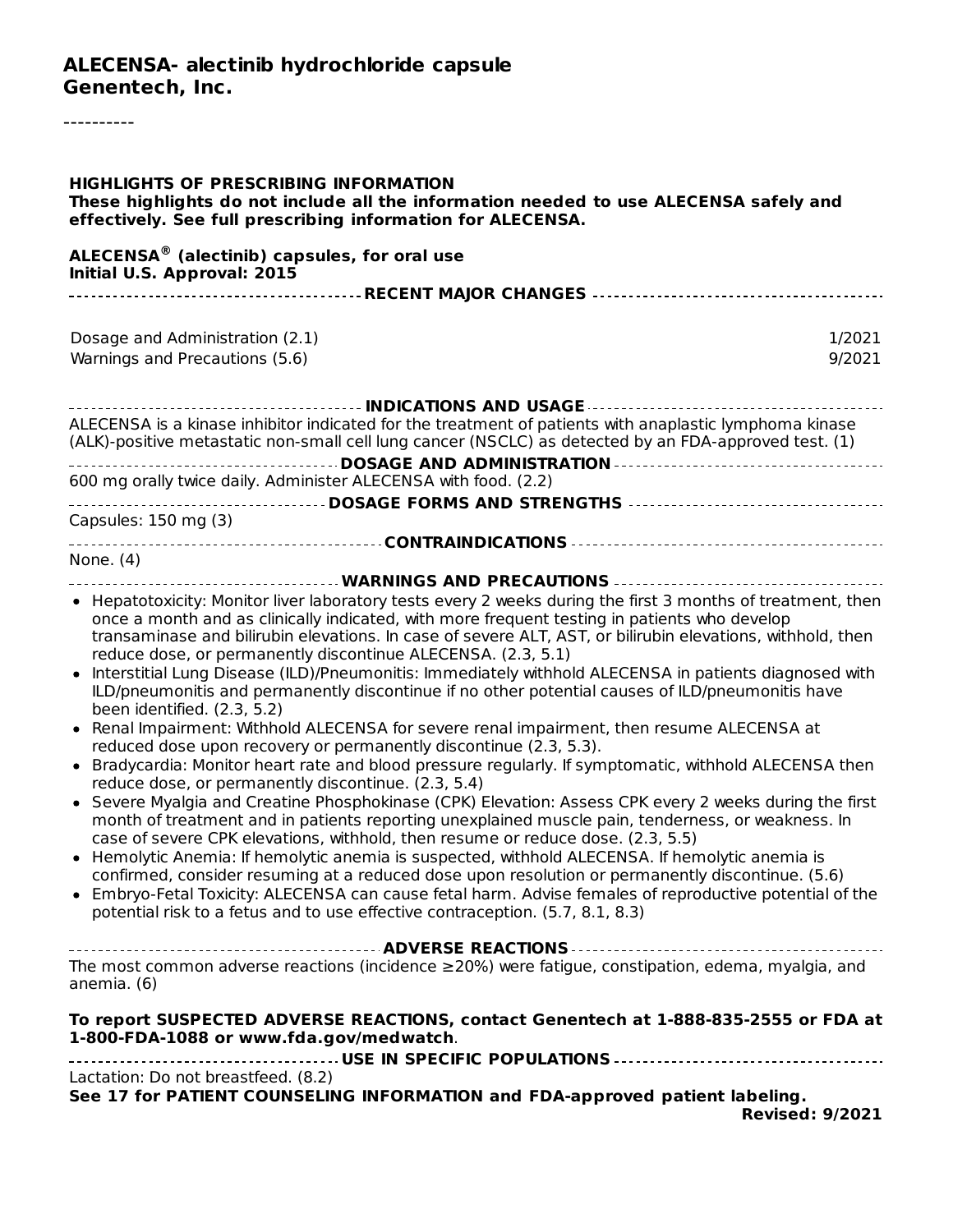#### **FULL PRESCRIBING INFORMATION: CONTENTS\***

#### **1 INDICATIONS AND USAGE**

## **2 DOSAGE AND ADMINISTRATION**

- 2.1 Patient Selection
- 2.2 Dosing and Administration
- 2.3 Dose Modifications for Adverse Reactions

## **3 DOSAGE FORMS AND STRENGTHS**

## **4 CONTRAINDICATIONS**

## **5 WARNINGS AND PRECAUTIONS**

- 5.1 Hepatotoxicity
- 5.2 Interstitial Lung Disease (ILD)/Pneumonitis
- 5.3 Renal Impairment
- 5.4 Bradycardia
- 5.5 Severe Myalgia and Creatine Phosphokinase (CPK) Elevation
- 5.6 Hemolytic Anemia
- 5.7 Embryo-Fetal Toxicity

## **6 ADVERSE REACTIONS**

- 6.1 Clinical Trials Experience
- 6.2 Postmarketing Experience

## **8 USE IN SPECIFIC POPULATIONS**

- 8.1 Pregnancy
- 8.2 Lactation
- 8.3 Females and Males of Reproductive Potential
- 8.4 Pediatric Use
- 8.5 Geriatric Use
- 8.6 Renal Impairment
- 8.7 Hepatic Impairment

## **10 OVERDOSAGE**

## **11 DESCRIPTION**

## **12 CLINICAL PHARMACOLOGY**

- 12.1 Mechanism of Action
- 12.2 Pharmacodynamics
- 12.3 Pharmacokinetics

## **13 NONCLINICAL TOXICOLOGY**

13.1 Carcinogenesis, Mutagenesis, Impairment of Fertility

#### **14 CLINICAL STUDIES**

## **16 HOW SUPPLIED/STORAGE AND HANDLING**

#### **17 PATIENT COUNSELING INFORMATION**

\* Sections or subsections omitted from the full prescribing information are not listed.

## **FULL PRESCRIBING INFORMATION**

**1 INDICATIONS AND USAGE**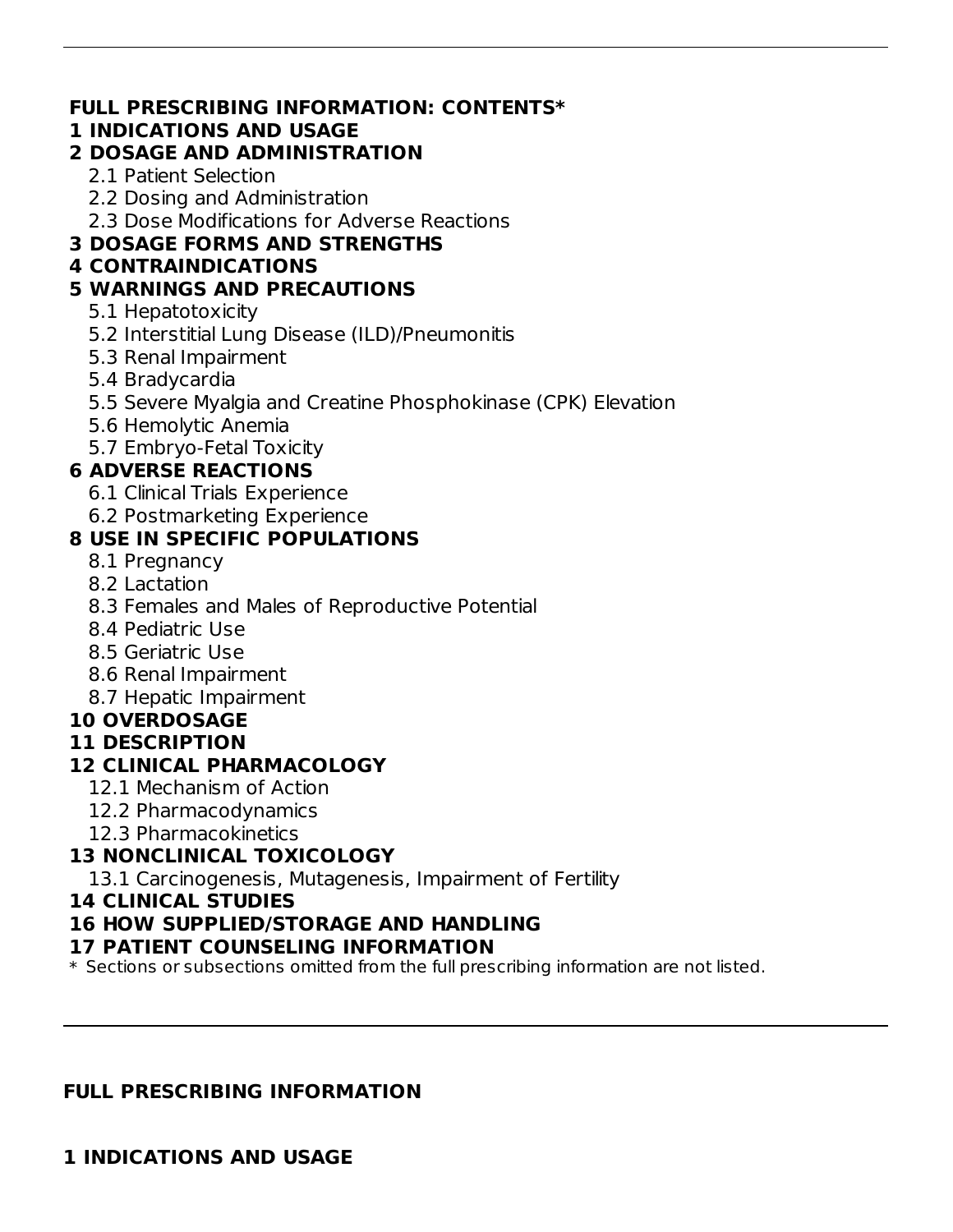ALECENSA is indicated for the treatment of patients with anaplastic lymphoma kinase (ALK)-positive metastatic non-small cell lung cancer (NSCLC) as detected by an FDAapproved test.

## **2 DOSAGE AND ADMINISTRATION**

## **2.1 Patient Selection**

Select patients for the treatment of metastatic NSCLC with ALECENSA based on the presence of ALK positivity in tumor tissue or plasma specimens [see Indications and Usage (1) and Clinical Studies (14)]. If ALK rearrangements are not detected in a plasma specimen, test tumor tissue if feasible.

Information on FDA-approved tests for the detection of ALK rearrangements in NSCLC is available at http://www.fda.gov/CompanionDiagnostics.

## **2.2 Dosing and Administration**

The recommended dose of ALECENSA is 600 mg orally twice daily [see Clinical Pharmacology (12.3)]. Administer ALECENSA until disease progression or unacceptable toxicity.

The recommended dose of ALECENSA in patients with severe hepatic impairment (Child-Pugh C) is 450 mg orally twice daily [see Use in Specific Populations (8.7) and Clinical Pharmacology (12.3)].

ALECENSA should be taken with food. Do not open or dissolve the contents of the capsule. If a dose of ALECENSA is missed or vomiting occurs after taking a dose of ALECENSA, take the next dose at the scheduled time.

## **2.3 Dose Modifications for Adverse Reactions**

The dose reduction schedule for ALECENSA is provided in Table 1.

| <b>Table 1: ALECENSA Dose Reduction Schedule</b> |  |
|--------------------------------------------------|--|
|--------------------------------------------------|--|

| Dose reduction<br>schedule | <b>Dose level</b>                  |  |  |
|----------------------------|------------------------------------|--|--|
| Starting dose              | 600 mg taken orally twice<br>daily |  |  |
| First dose reduction       | 450 mg taken orally twice<br>daily |  |  |
| Second dose reduction      | 300 mg taken orally twice<br>daily |  |  |

**\***

Discontinue if patients are unable to tolerate the 300 mg twice daily dose.

Recommendations for dose modifications of ALECENSA in case of adverse reactions are provided in Table 2.

## **Table 2: ALECENSA Dose Modifications for Adverse Reactions**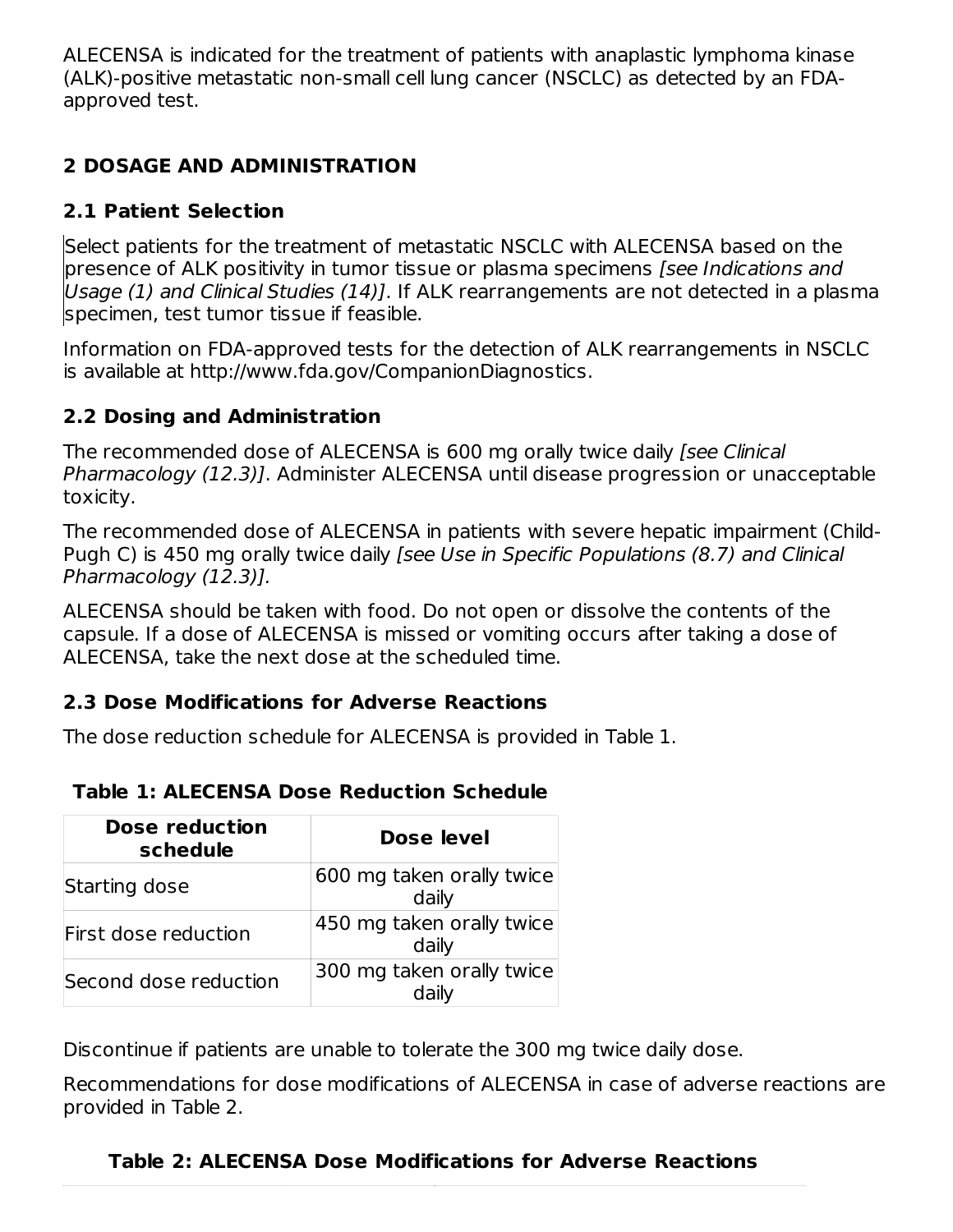| Criteria <sup>*</sup>                                                                                                                                     | <b>ALECENSA Dose Modification</b>                                                                                                                                                                                                                                                                                                                                                                                                                                                                                                                                                                                                               |
|-----------------------------------------------------------------------------------------------------------------------------------------------------------|-------------------------------------------------------------------------------------------------------------------------------------------------------------------------------------------------------------------------------------------------------------------------------------------------------------------------------------------------------------------------------------------------------------------------------------------------------------------------------------------------------------------------------------------------------------------------------------------------------------------------------------------------|
| ALT or AST elevation of greater than 5<br>times upper limit of normal (ULN) with<br>total bilirubin less than or equal to 2<br>times ULN                  | Temporarily withhold until recovery to<br>baseline or to less than or equal to 3<br>times ULN, then resume at reduced<br>dose as per Table 1.                                                                                                                                                                                                                                                                                                                                                                                                                                                                                                   |
| ALT or AST elevation greater than 3<br>times ULN with total bilirubin elevation<br>greater than 2 times ULN in the<br>absence of cholestasis or hemolysis | Permanently discontinue ALECENSA.                                                                                                                                                                                                                                                                                                                                                                                                                                                                                                                                                                                                               |
| Total bilirubin elevation of greater than<br>3 times ULN                                                                                                  | Temporarily withhold until recovery to<br>baseline or to less than or equal to 1.5<br>times ULN, then resume at reduced<br>dose as per Table 1.                                                                                                                                                                                                                                                                                                                                                                                                                                                                                                 |
| Any grade treatment-related interstitial<br>lung disease (ILD)/pneumonitis                                                                                | Permanently discontinue ALECENSA.                                                                                                                                                                                                                                                                                                                                                                                                                                                                                                                                                                                                               |
| Grade 3 renal impairment                                                                                                                                  | Temporarily withhold until serum<br>creatinine recovers to less than or<br>equal to 1.5 times ULN, then resume at<br>reduced dose.                                                                                                                                                                                                                                                                                                                                                                                                                                                                                                              |
| Grade 4 renal impairment                                                                                                                                  | Permanently discontinue ALECENSA.                                                                                                                                                                                                                                                                                                                                                                                                                                                                                                                                                                                                               |
| Symptomatic bradycardia                                                                                                                                   | Withhold ALECENSA until recovery to<br>asymptomatic bradycardia or to a<br>heart rate of 60 bpm or above.<br>If contributing concomitant medication<br>is identified and discontinued, or its<br>dose is adjusted, resume ALECENSA at<br>previous dose upon recovery to<br>asymptomatic bradycardia or to a<br>heart rate of 60 bpm or above.<br>If no contributing concomitant<br>medication is identified, or if<br>contributing concomitant medications<br>are not discontinued or dose modified,<br>resume ALECENSA at reduced dose<br>(see Table 1) upon recovery to<br>asymptomatic bradycardia or to a<br>heart rate of 60 bpm or above. |
| Bradycardia <sup>†</sup> (life-threatening<br>consequences, urgent intervention<br>indicated)                                                             | Permanently discontinue ALECENSA if<br>no contributing concomitant<br>medication is identified.<br>If contributing concomitant medication<br>is identified and discontinued, or its<br>dose is adjusted, resume ALECENSA at<br>reduced dose (see Table 1) upon<br>recovery to asymptomatic bradycardia<br>or to a heart rate of 60 bpm or above,<br>with frequent monitoring as clinically<br>indicated. Permanently discontinue<br>ALECENSA in case of recurrence.                                                                                                                                                                             |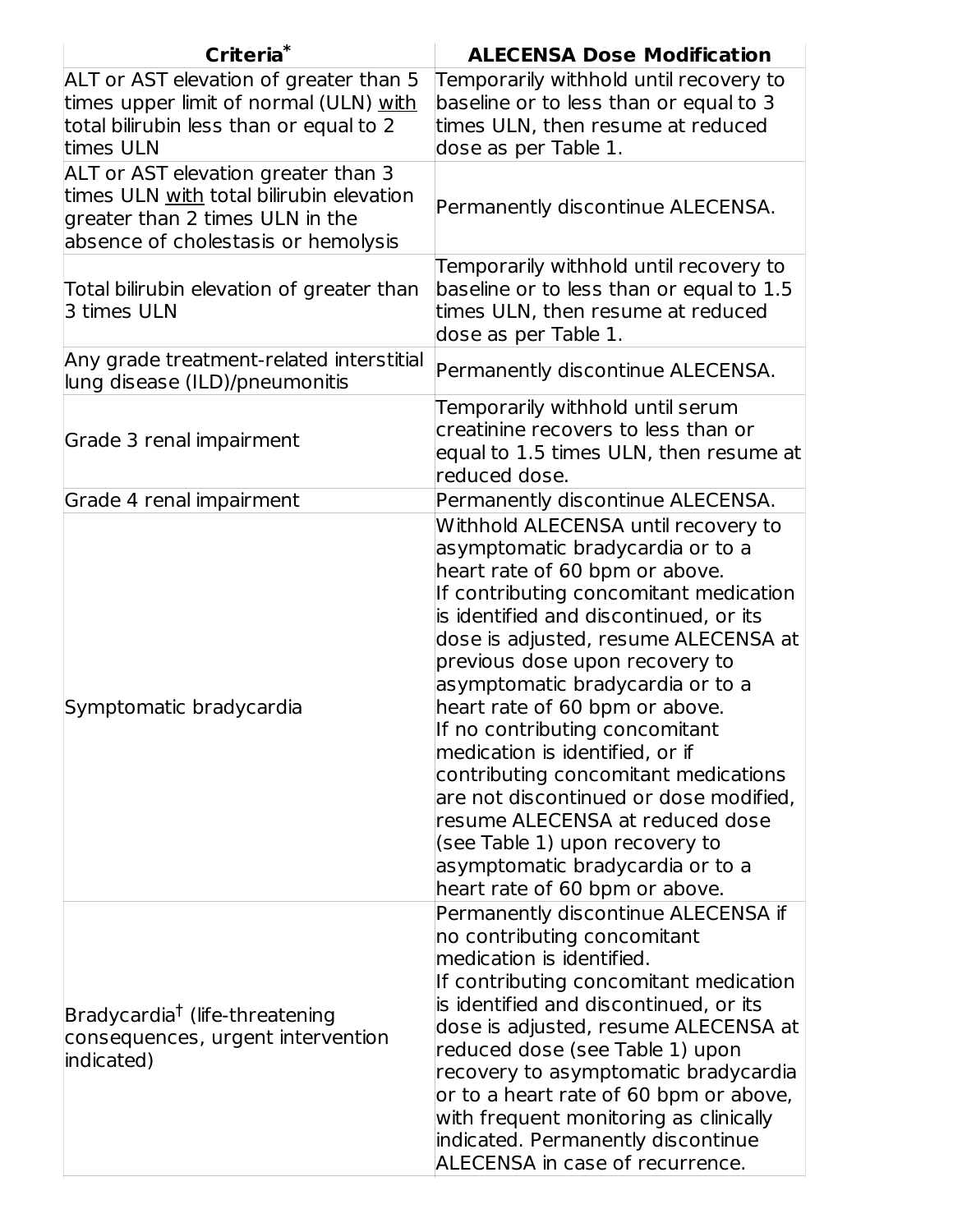| CPK elevation greater than 5 times ULN baseline or to less than or equal to 2.5                                 | Temporarily withhold until recovery to<br>times ULN, then resume at same dose.                                                                  |
|-----------------------------------------------------------------------------------------------------------------|-------------------------------------------------------------------------------------------------------------------------------------------------|
| CPK elevation greater than 10 times<br>ULN or second occurrence of CPK<br>elevation of greater than 5 times ULN | Temporarily withhold until recovery to<br>baseline or to less than or equal to 2.5<br>times ULN, then resume at reduced<br>dose as per Table 1. |
| Hemolytic Anemia                                                                                                | Withhold ALECENSA if hemolytic<br>anemia is suspected.<br>Upon resolution, resume at reduced<br>dose or permanently discontinue.                |

 $\,^*$  ALT = alanine transaminase; AST = aspartate transaminase; ULN = upper limit of normal:  $ILD =$  interstitial lung disease;  $CPK =$  blood creatine phosphokinase

† Heart rate less than 60 beats per minute (bpm)

#### **3 DOSAGE FORMS AND STRENGTHS**

150 mg hard capsules, white, with "ALE" printed in black ink on the cap and "150 mg" printed in black ink on the body.

## **4 CONTRAINDICATIONS**

None.

## **5 WARNINGS AND PRECAUTIONS**

#### **5.1 Hepatotoxicity**

Elevations of AST greater than 5 times the upper limit of normal (ULN) occurred in 4.6% of patients, and elevations of ALT greater than 5 times the ULN occurred in 5.3% of the 405 patients in Studies NP28761, NP28673 and ALEX who received ALECENSA at a dose of 600 mg BID. Elevations of bilirubin greater than 3 times the ULN occurred in 3.7% of patients. The majority (69% of the patients with hepatic transaminase elevations and 68% of the patients with bilirubin elevations) of these events occurred during the first 3 months of treatment. Six patients discontinued ALECENSA for Grades 3–4 AST and/or ALT elevations, and 4 patients discontinued ALECENSA for Grade 3 bilirubin elevations. Concurrent elevations in ALT or AST greater than or equal to 3 times the ULN and total bilirubin greater than or equal to 2 times the ULN, with normal alkaline phosphatase, occurred in less than 1% of patients treated with ALECENSA across clinical trials. Three patients with Grades 3–4 AST/ALT elevations had drug-induced liver injury (documented by liver biopsy in two cases).

Monitor liver function tests including ALT, AST, and total bilirubin every 2 weeks during the first 3 months of treatment, then once a month and as clinically indicated, with more frequent testing in patients who develop transaminase and bilirubin elevations. Based on the severity of the adverse drug reaction, withhold ALECENSA and resume at a reduced dose or permanently discontinue ALECENSA as described in Table 2 [see Dosage and Administration (2.3)].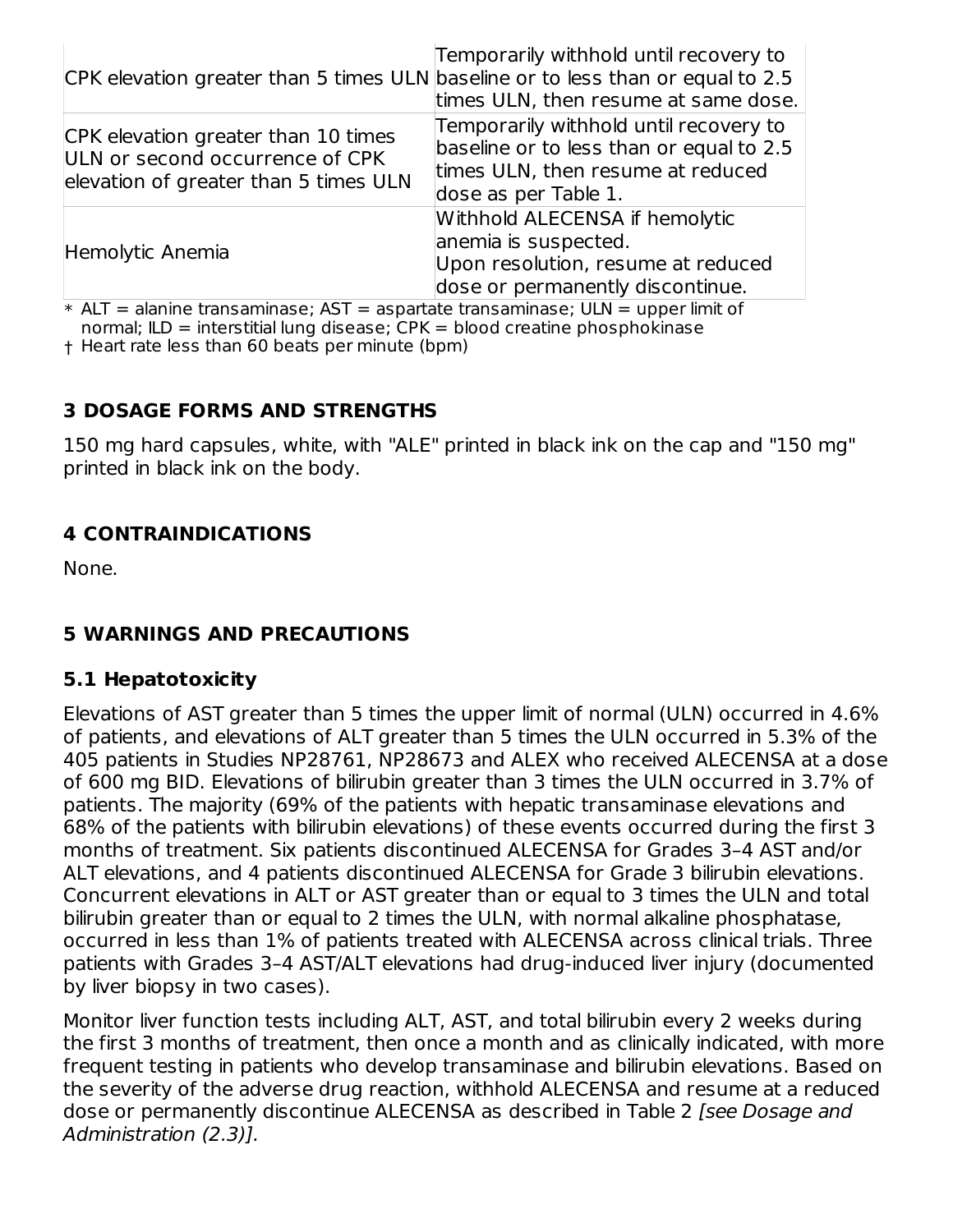## **5.2 Interstitial Lung Disease (ILD)/Pneumonitis**

ILD/pneumonitis occurred in three (0.7%) patients treated with ALECENSA in Studies NP28761, NP28673 and ALEX. One (0.2%) of these events was severe (Grade 3).

Promptly investigate for ILD/pneumonitis in any patient who presents with worsening of respiratory symptoms indicative of ILD/pneumonitis (e.g., dyspnea, cough, and fever). Immediately withhold ALECENSA treatment in patients diagnosed with ILD/pneumonitis and permanently discontinue ALECENSA if no other potential causes of ILD/pneumonitis have been identified [see Dosage and Administration (2.3) and Adverse Reactions (6)].

## **5.3 Renal Impairment**

Renal impairment occurred in 8% of patients in Studies NP28761, NP28673, and ALEX. The incidence of Grade  $\geq 3$  renal impairment was 1.7%, of which 0.5% were fatal events. Dose modifications for renal impairment were required in 3.2% of patients. Median time to Grade  $\geq$  3 renal impairment was 3.7 months (range 0.5 to 14.7 months).

Permanently discontinue ALECENSA for Grade 4 renal toxicity. Withhold ALECENSA for Grade 3 renal toxicity until recovery to less than or equal to 1.5 times ULN, then resume at reduced dose [see Dosage and Administration (2.3)].

## **5.4 Bradycardia**

Symptomatic bradycardia can occur with ALECENSA. Cases of bradycardia (8.6%) have been reported in patients treated with ALECENSA in Studies NP28761, NP28673 and ALEX. Eighteen percent of 365 patients treated with ALECENSA for whom serial ECGs were available had heart rates of less than 50 beats per minute (bpm).

Monitor heart rate and blood pressure regularly. Dose modification is not required in cases of asymptomatic bradycardia. In cases of symptomatic bradycardia that is not life-threatening, withhold ALECENSA until recovery to asymptomatic bradycardia or to a heart rate of 60 bpm or above and evaluate concomitant medications known to cause bradycardia, as well as anti-hypertensive medications. If attributable to a concomitant medication, resume ALECENSA at a reduced dose (see Table 1) upon recovery to asymptomatic bradycardia or to a heart rate of 60 bpm or above, with frequent monitoring as clinically indicated. Permanently discontinue ALECENSA in case of recurrence. Permanently discontinue ALECENSA in cases of life-threatening bradycardia if no contributing concomitant medication is identified [see Dosage and Administration  $(2.3)$ ].

## **5.5 Severe Myalgia and Creatine Phosphokinase (CPK) Elevation**

Myalgia or musculoskeletal pain occurred in 26% of patients in Studies NP28761, NP28673 and ALEX. The incidence of Grade 3 myalgia/musculoskeletal pain was 0.7%. Dose modifications for myalgia/musculoskeletal pain were required in 0.5% of patients.

Elevations of CPK occurred in 41% of 347 patients with CPK laboratory data available in Studies NP28761, NP28673 and ALEX. The incidence of Grade 3 elevations of CPK was 4.0%. Median time to Grade 3 CPK elevation was 14 days (interquartile range 13-28 days). Dose modifications for elevation of CPK occurred in 3.2 % of patients.

Advise patients to report any unexplained muscle pain, tenderness, or weakness. Assess CPK levels every 2 weeks for the first month of treatment and as clinically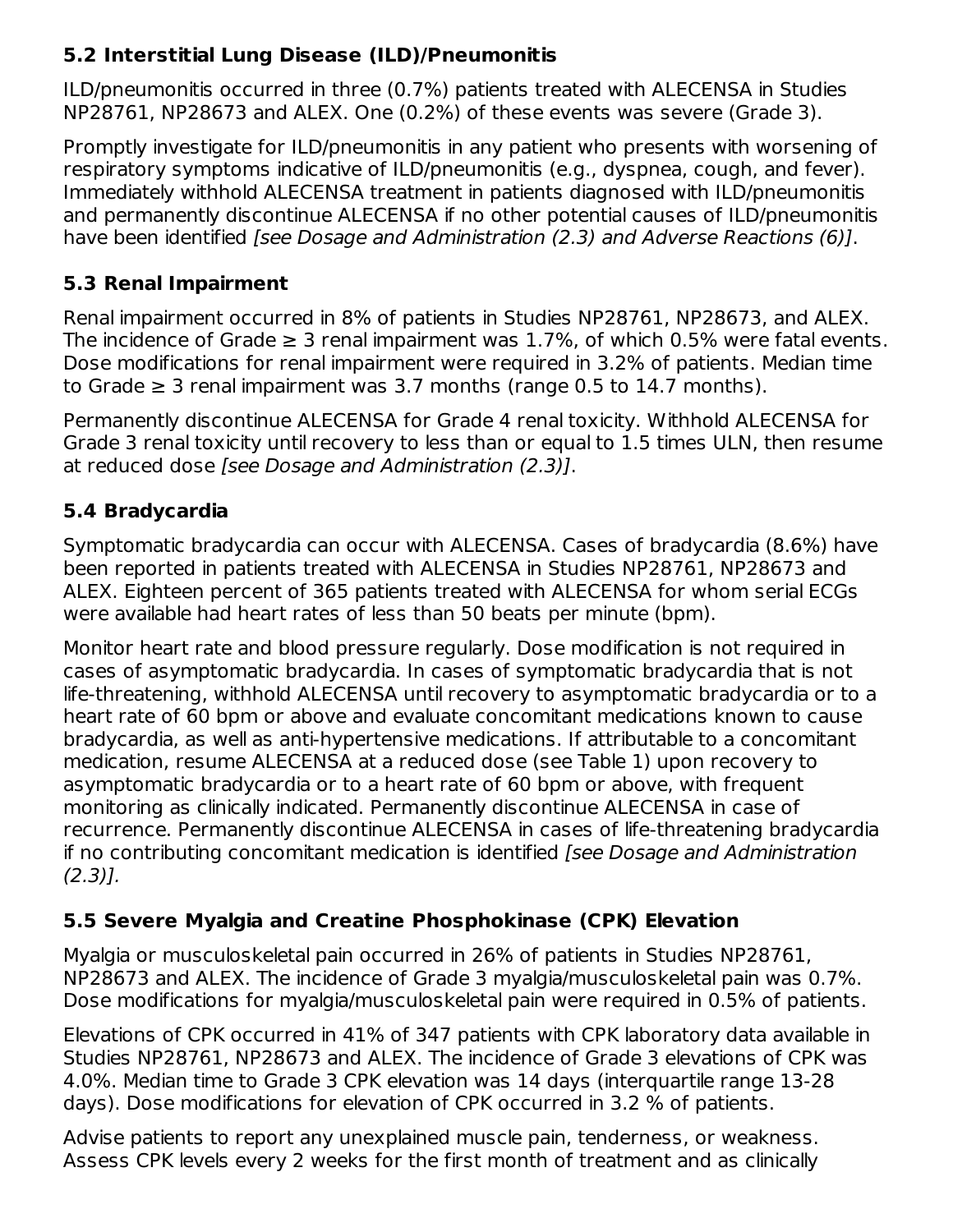indicated in patients reporting symptoms. Based on the severity of the CPK elevation, withhold ALECENSA, then resume or reduce dose [see Dosage and Administration (2.3)].

## **5.6 Hemolytic Anemia**

Hemolytic anemia has been reported with ALECENSA, including cases associated with a negative direct antiglobulin test (DAT) result. If hemolytic anemia is suspected, withhold ALECENSA and initiate appropriate laboratory testing. If hemolytic anemia is confirmed, consider resuming at a reduced dose upon resolution or permanently discontinue ALECENSA [see Dosage and Administration (2.3)].

## **5.7 Embryo-Fetal Toxicity**

Based on findings from animal studies and its mechanism of action, ALECENSA can cause fetal harm when administered to pregnant women. Administration of alectinib to pregnant rats and rabbits during the period of organogenesis resulted in embryo-fetal toxicity and abortion at maternally toxic doses with exposures approximately 2.7 times those observed in humans with alectinib 600 mg twice daily. Advise pregnant women of the potential risk to a fetus.

Advise females of reproductive potential to use effective contraception during treatment with ALECENSA and for 1 week following the final dose *[see Use in Specific Populations* (8.1 and 8.3) and Clinical Pharmacology (12.1)].

## **6 ADVERSE REACTIONS**

The following adverse reactions are discussed in greater detail in other sections of the label:

- Hepatotoxicity [see Warnings and Precautions (5.1)]
- Interstitial Lung Disease (ILD)/Pneumonitis [see Warnings and Precautions (5.2)]
- Renal Impairment [see Warnings and Precautions (5.3)]
- Bradycardia [see Warnings and Precautions (5.4)]
- Severe Myalgia and Creatine Phosphokinase (CPK) Elevation [see Warnings and Precautions (5.5)]
- Hemolytic Anemia [see Warnings and Precautions (5.6)]
- Embryo-Fetal Toxicity [see Warnings and Precautions (5.7)]

## **6.1 Clinical Trials Experience**

Because clinical trials are conducted under widely varying conditions, adverse reaction rates observed in the clinical trials of a drug cannot be directly compared to rates in the clinical trials of another drug and may not reflect the rates observed in practice.

Previously Untreated ALK-Positive Metastatic NSCLC

The safety of ALECENSA was evaluated in 152 patients with ALK-positive NSCLC in the ALEX study. The median duration of exposure to ALECENSA was 17.9 months. Patient characteristics of the ALEX study population (n=303) were: median age 56 years, age less than 65 (77%), female (56%), Caucasian (50%), Asian (46%), adenocarcinoma histology (92%), never smoker (63%), and ECOG PS 0 or 1 (93%).

Serious adverse reactions occurred in 28% of patients treated with ALECENSA; serious adverse reactions reported in 2% or more of patients treated with ALECENSA were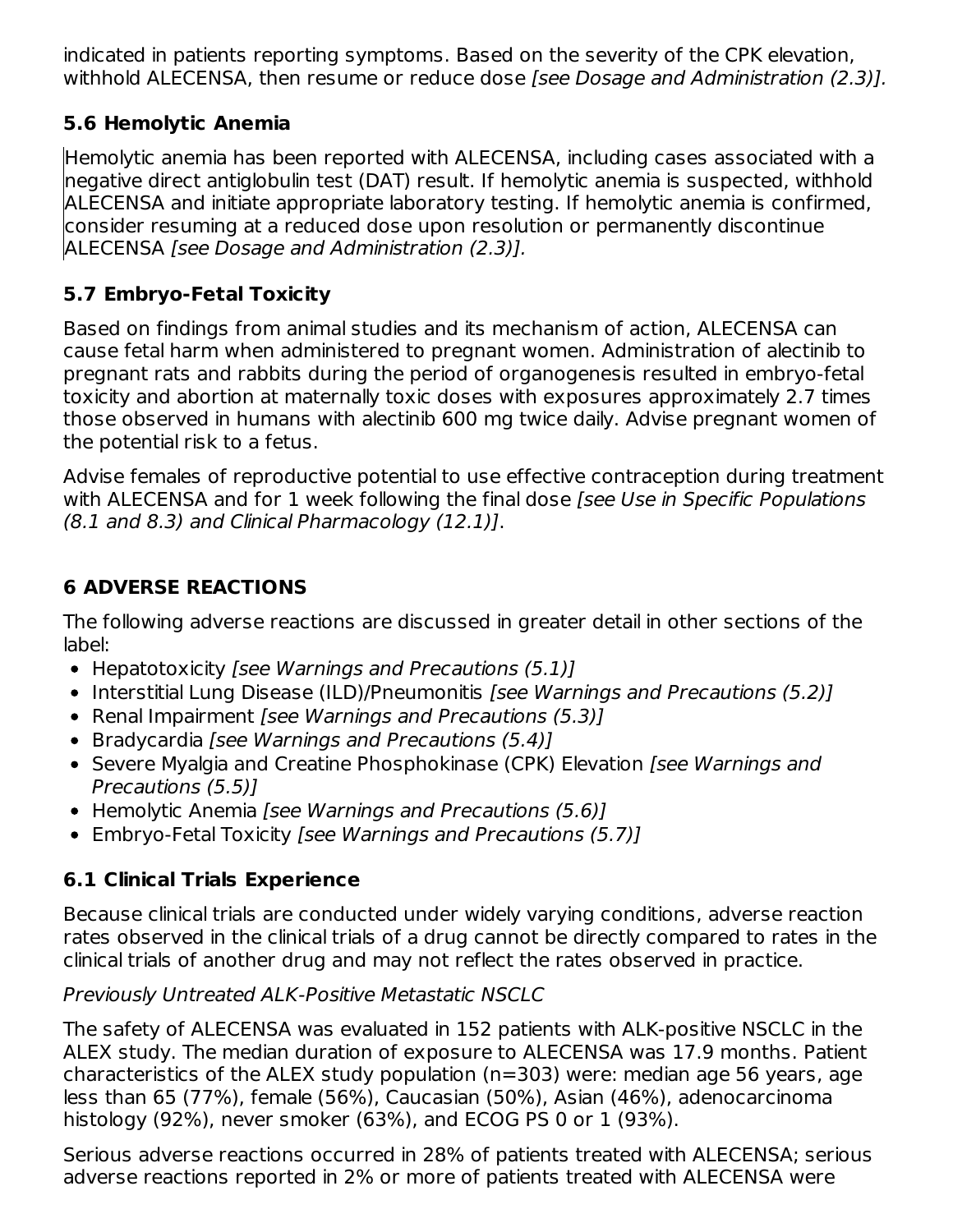pneumonia (4.6%), and renal impairment (3.9%). Grade  $\geq$  3 adverse events were reported for 41% of patients in the ALECENSA arm. Fatal adverse reactions occurred in 3.3% of patients treated with ALECENSA; these were renal impairment (2 patients), sudden death, cardiac arrest, and pneumonia (1 patient each). Permanent discontinuation of ALECENSA for adverse reactions occurred in 11% of patients. Adverse drug reactions that led to discontinuation of ALECENSA in 1% or more of patients were renal impairment (2.0%), hyperbilirubinemia (1.3%), increased ALT (1.3%), and increased AST (1.3%). Dose reductions and drug interruption due to adverse reactions occurred in 16% and 19% of patients, respectively, in the ALECENSA arm. The most frequent adverse reactions that led to dose modifications in the ALECENSA arm were hyperbilirubinemia (6%), increased AST (5%), increased ALT (4.6%), and pneumonia (3.3%).

Tables 3 and 4 summarize the common adverse reactions and laboratory abnormalities observed in ALEX.

|                               | <b>ALECENSA</b><br>$N = 152$ |                           | <b>Crizotinib</b><br>$N = 151$ |                            |
|-------------------------------|------------------------------|---------------------------|--------------------------------|----------------------------|
| <b>Adverse Reaction</b>       | All<br><b>Grades</b><br>(%)  | <b>Grades</b><br>$3-4(%)$ | All<br><b>Grades</b><br>(% )   | <b>Grades</b><br>$3-4$ (%) |
| Gastrointestinal              |                              |                           |                                |                            |
| Constipation                  | 34                           | $\overline{0}$            | 33                             | 0                          |
| <b>Nausea</b>                 | 14                           | 0.7                       | 48                             | 3.3                        |
| Diarrhea                      | 12                           | 0                         | 45                             | 2.0                        |
| Vomiting                      | $\overline{7}$               | 0                         | 38                             | 3.3                        |
| General                       |                              |                           |                                |                            |
| Fatigue <sup>*</sup>          | 26                           | 1.3                       | 23                             | 0.7                        |
| Edema <sup>t</sup>            | 22                           | 0.7                       | 34                             | 0.7                        |
| <b>Musculoskeletal</b>        |                              |                           |                                |                            |
| Myalgia <sup>‡</sup>          | 23                           | $\overline{0}$            | 4.0                            | 0                          |
| <b>Skin</b>                   |                              |                           |                                |                            |
| Rash <sup>§</sup>             | 15                           | 0.7                       | 13                             | 0                          |
| <b>Nervous system</b>         |                              |                           |                                |                            |
| Dysgeusia <sup>1</sup>        | 3.3                          | 0.7                       | 19                             | 0                          |
| <b>Eye</b>                    |                              |                           |                                |                            |
| Vision disorders#             | 4.6                          | 0                         | 23                             | 0                          |
| <b>Cardiac</b>                |                              |                           |                                |                            |
| Bradycardia <sup>b</sup>      | 11                           | $\overline{0}$            | 15                             | 0                          |
| Renal                         |                              |                           |                                |                            |
| Renal impairment <sup>ß</sup> | 12                           | 3.9 <sup>à</sup>          | 0                              | 0                          |

#### **Table 3: Adverse Drug Reactions (>10% for all NCI CTCAE Grades or ≥2% for Grades 3-4) in Patients Treated with ALECENSA in ALEX**

NCI CTCAE= National Cancer Institute Common Terminology Criteria for Adverse Events; MedDRA = Medical Dictionary for Regulatory Activities; SOC = System Organ Class.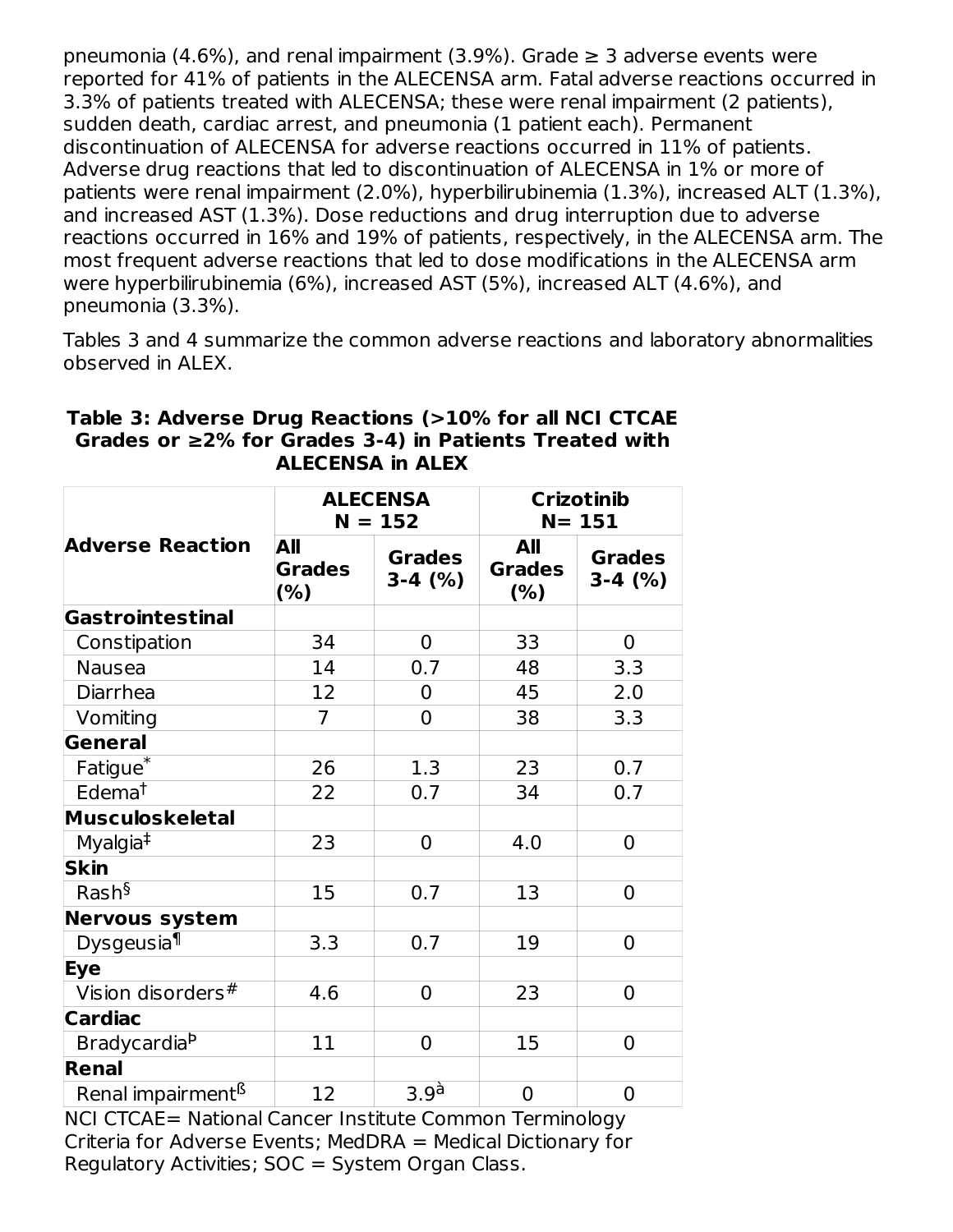- \* Includes fatigue and asthenia.
- † Includes peripheral edema, edema, eyelid edema, localized edema, and face edema.
- ‡ Includes myalgia and musculoskeletal pain.
- § Includes rash, rash maculo-papular, dermatitis acneiform, erythema, generalized rash, rash macular, rash papular, exfoliative rash, and pruritic rash.
- ¶ Includes dysgeusia and hypogeusia.
- # Includes blurred vision, visual impairment, vitreous floaters, reduced visual acuity, and diplopia.
- Þ Includes reported cases of bradycardia and sinus bradycardia but is not based on serial ECG assessment.
- ß Includes increased blood creatinine, creatinine renal clearance decreased, glomerular filtration rate decreased, and acute kidney injury.
- à Includes two Grade 5 events.

The following additional clinically significant adverse drug reactions were observed in patients treated with ALECENSA: weight gain (9.9%), photosensitivity reaction (5.3%), stomatitis (3.3%), interstitial lung disease (1.3%), and drug-induced liver injury (1.3%).

| Parameter                                            | <b>ALECENSA</b><br>$N = 152$ |                            | <b>Crizotinib</b><br>$N = 151$ |                            |
|------------------------------------------------------|------------------------------|----------------------------|--------------------------------|----------------------------|
|                                                      | All<br><b>Grades</b><br>(%)  | <b>Grades</b><br>$3-4$ (%) | All<br><b>Grades</b><br>(%)    | <b>Grades</b><br>$3-4$ (%) |
| <b>Chemistry</b>                                     |                              |                            |                                |                            |
| Hyperbilirubinemia <sup>*</sup>                      | 54                           | 5                          | 4.7                            | $\mathbf 0$                |
| Increased AST <sup>+</sup>                           | 50                           | 6                          | 56                             | 11                         |
| Increased alkaline<br>phosphatase <sup>‡</sup>       | 50                           | $\overline{0}$             | 44                             | $\overline{0}$             |
| Increased ALT <sup>‡</sup>                           | 40                           | 6                          | 62                             | 16                         |
| Increased creatinine <sup>#,§</sup>                  | 38                           | 4.1                        | 23                             | 0.7                        |
| Increased CPK <sup>¶</sup>                           | 37                           | 2.8                        | 52                             | 1.4                        |
| Hypocalcemia <sup>*</sup>                            | 29                           | $\mathbf 0$                | 61                             | 1.4                        |
| Hyperglycemia#                                       | 22                           | 2.2                        | 19                             | 2.3                        |
| HyponatremiaP                                        | 18                           | 6                          | 20                             | 4.1                        |
| Hypokalemia <sup>‡</sup>                             | 17                           | $\overline{2}$             | 12                             | 0.7                        |
| Hypoalbuminemia <sup>ß</sup>                         | 14                           | $\overline{0}$             | 57                             | 3.4                        |
| Hyperkalemia <sup>#</sup>                            | 12                           | 1.4                        | 16                             | 1.4                        |
| Hypophosphatemia <sup>à</sup>                        | 9                            | 1.4                        | 25                             | 2.7                        |
| Increased gamma<br>glutamyl transferase <sup>è</sup> | $\overline{7}$               | 0.7                        | 39                             | 4.1                        |
| <b>Hematology</b>                                    |                              |                            |                                |                            |
| Anemia <sup>‡</sup>                                  | 62                           | $\overline{7}$             | 36                             | 0.7                        |
| Lymphopenia*                                         | 14                           | 1.4                        | 34                             | 4.1                        |
| Neutropenia <sup>#</sup>                             | 14                           | $\pmb{0}$                  | 36                             | $\overline{7}$             |

#### **Table 4: Treatment-Emergent Worsening in Laboratory Values Occurring in > 10% of Patients in ALEX**

Note: Based on National Cancer Institute Common Terminology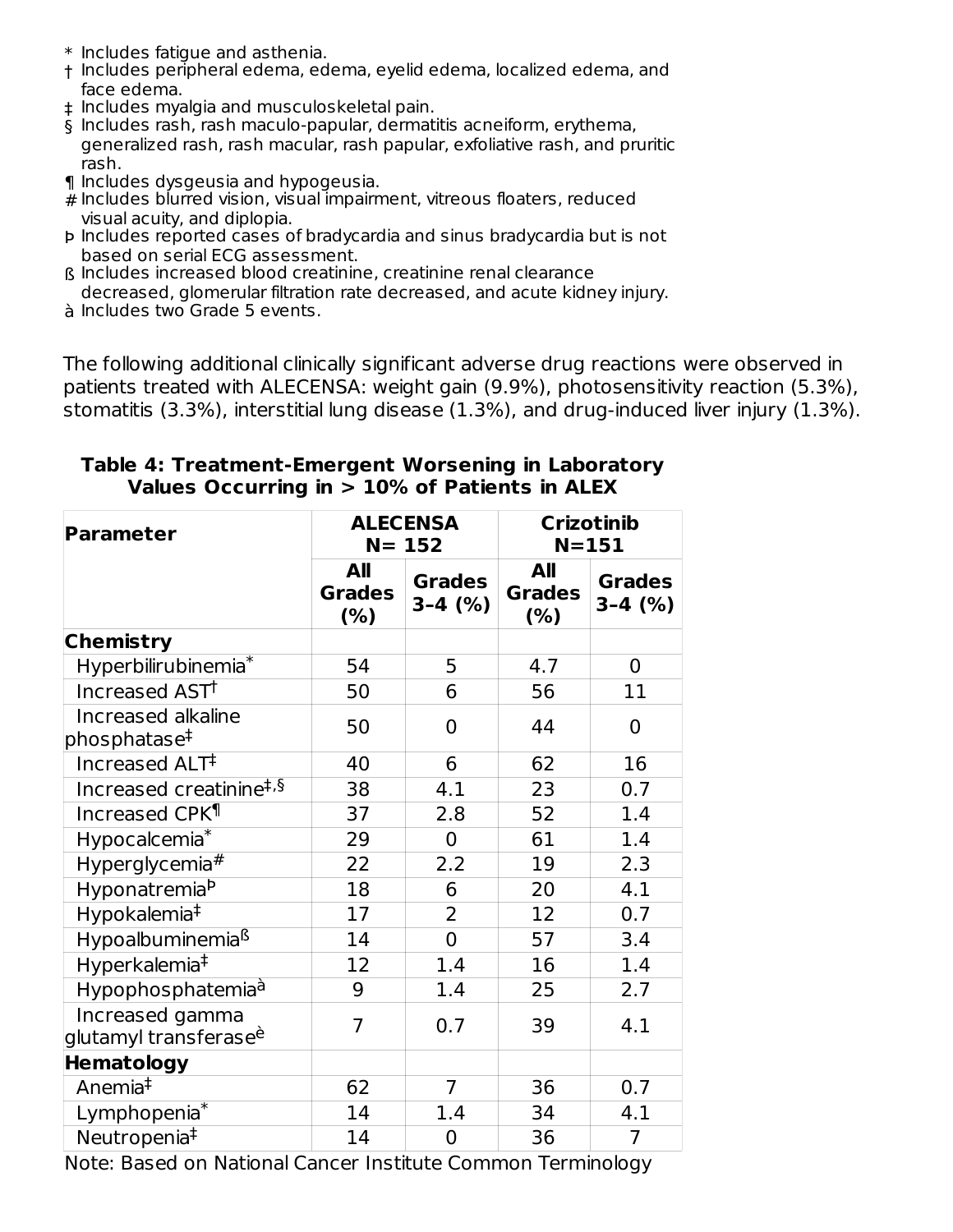Criteria for Adverse Events v4.03.

Excludes patients with no post-baseline lab assessments.

- $\,^*$  n=147 for alectinib (with baseline values missing for 1 of these patients), n=148 for crizotinib.
- † n=147 for alectinib (with baseline values missing for 2 of these patients), n=148 for crizotinib.
- ‡ n=147 for alectinib, n=148 for crizotinib.
- § Only patients with creatinine increases based on ULN definition.
- ¶ n=143 for alectinib (with baseline values missing for 14 of these patients), n=143 for crizotinib (with baseline values missing for 13 of these patients).
- # n=134 for alectinib (with baseline values missing for 18 of these patients), n=131 for crizotinib (with baseline values missing for 8 of these patients).
- Þ n=147 for alectinib, n=148 for crizotinib (with baseline values missing for 1 of these patients).
- ß n=146 for alectinib (with baseline values missing for 1 of these patients), n=148 for crizotinib (with baseline values missing for 1 of these patients).
- à n=145 for alectinib (with baseline values missing for 2 of these patients), n=148 for crizotinib (with baseline values missing for 4 of these patients).
- è n=143 for alectinib (with baseline values missing for 4 of these patients), n=148 (with baseline values missing for 5 of these patients).

## ALK-Positive Metastatic NSCLC Previously Treated with Crizotinib

The safety of ALECENSA was evaluated in 253 patients with ALK-positive non-small cell lung cancer (NSCLC) treated with ALECENSA in two clinical trials, Studies NP28761 and NP28673. The median duration of exposure to ALECENSA was 9.3 months. One hundred sixty-nine patients (67%) were exposed to ALECENSA for more than 6 months, and 100 patients (40%) for more than one year. The population characteristics were: median age 53 years, age less than 65 (86%), female (55%), White (74%), Asian (18%), NSCLC adenocarcinoma histology (96%), never or former smoker (98%), ECOG Performance Status (PS) 0 or 1 (91%), and prior chemotherapy treatment (78%).

Serious adverse reactions occurred in 19% of patients; the most frequently reported serious adverse reactions were pulmonary embolism (1.2%), dyspnea (1.2%), and hyperbilirubinemia (1.2%). Fatal adverse reactions occurred in 2.8% of patients and included hemorrhage (0.8%), intestinal perforation (0.4%), dyspnea (0.4%), pulmonary embolism (0.4%), and endocarditis (0.4%). Permanent discontinuation of ALECENSA for adverse reactions occurred in 6% of patients. The most frequent adverse reactions that led to permanent discontinuation were hyperbilirubinemia (1.6%), increased ALT levels (1.6%), and increased AST levels (1.2%). Overall, 23% of patients initiating treatment at the recommended dose required at least one dose reduction. The median time to first dose reduction was 48 days. The most frequent adverse reactions that led to dose reductions or interruptions were elevations in bilirubin (6%), CPK (4.3%), ALT (4.0%), AST (2.8%), and vomiting (2.8%).

Tables 5 and 6 summarize the common adverse reactions and laboratory abnormalities observed in Studies NP28761 and NP28673.

#### **Table 5: Adverse Reactions in ≥ 10% (All Grades) or ≥ 2% (Grades 3–4) of Patients in Studies NP28761 and**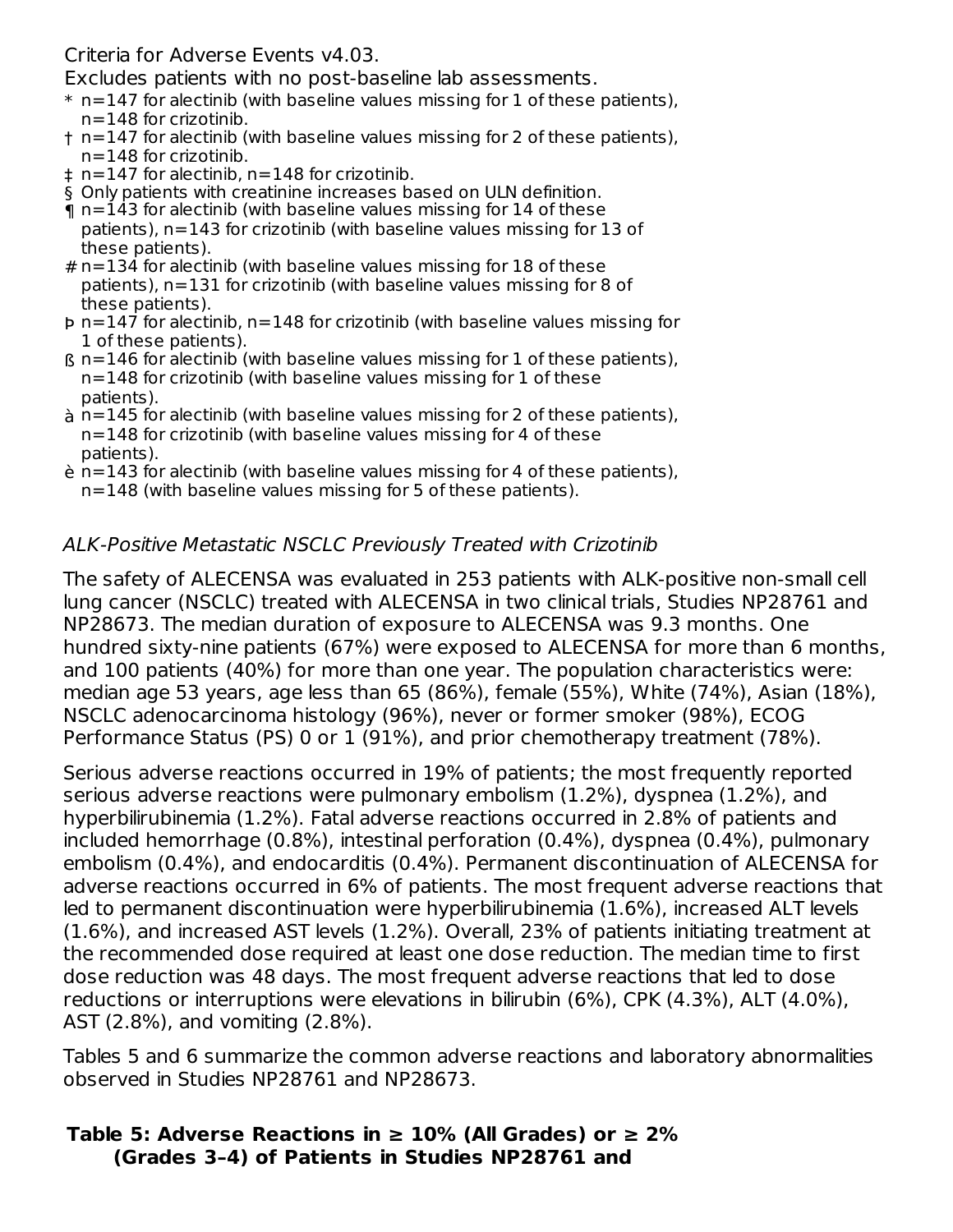| <b>NP28673</b> |  |
|----------------|--|
|----------------|--|

| <b>Adverse Reactions</b>     |                | <b>ALECENSA</b><br>$N = 253$ |  |
|------------------------------|----------------|------------------------------|--|
|                              | All Grades (%) | Grades $3-4$ (%)*            |  |
| Fatigue <sup>t</sup>         | 41             | 1.2                          |  |
| Constipation                 | 34             | O                            |  |
| Edema <sup>‡</sup>           | 30             | 0.8                          |  |
| Myalgia§                     | 29             | 1.2                          |  |
| Cough                        | 19             | O                            |  |
| Rash¶                        | 18             | 0.4                          |  |
| Nausea                       | 18             | O                            |  |
| Headache                     | 17             | 0.8                          |  |
| Diarrhea                     | 16             | 1.2                          |  |
| Dyspnea                      | 16             | 3.6#                         |  |
| Back pain                    | 12             | O                            |  |
| Vomiting                     | 12             | 0.4                          |  |
| Increased weight             | 11             | 0.4                          |  |
| Vision disorder <sup>b</sup> | 10             |                              |  |

\* Per Common Terminology Criteria for Adverse Events (CTCAE) version 4.0

† Includes fatigue and asthenia.

‡ Includes peripheral edema, edema, generalized edema, eyelid edema, and periorbital edema.

§ Includes myalgia and musculoskeletal pain.

¶ Includes rash, maculopapular rash, acneiform dermatitis, erythema, generalized rash, papular rash, pruritic rash, and macular rash.

# Includes one Grade 5 event.

Þ Includes blurred vision, vitreous floaters, visual impairment, reduced visual acuity, asthenopia, and diplopia.

An additional clinically significant adverse drug reaction was photosensitivity, which occurred in 9.9% of patients exposed to ALECENSA in Studies NP28761 and NP28673. Patients were advised to avoid sun exposure and to use broad-spectrum sunscreen. The incidence of Grade 2 photosensitivity was 0.4%; the remaining events were Grade 1 in severity.

#### **Table 6: Treatment-Emergent Worsening in Laboratory Values Occurring in > 20% of Patients in Studies NP28761 and NP28673**

|                                          | <b>ALECENSA N=250</b> |                      |  |  |
|------------------------------------------|-----------------------|----------------------|--|--|
| Parameter                                | All Grades (%)        | Grades $3-4$ $(%)^*$ |  |  |
| <b>Chemistry</b>                         |                       |                      |  |  |
| <b>Increased AST</b>                     | 51                    | 3.6                  |  |  |
| <b>Increased Alkaline</b><br>Phosphatase | 47                    | 1.2                  |  |  |
| Increased CPKT                           | 43                    | 4.6                  |  |  |
| Hyperbilirubinemia                       | 39                    | 2.4                  |  |  |
| Hyperglycemia <sup>‡</sup>               | 36                    | 2.0                  |  |  |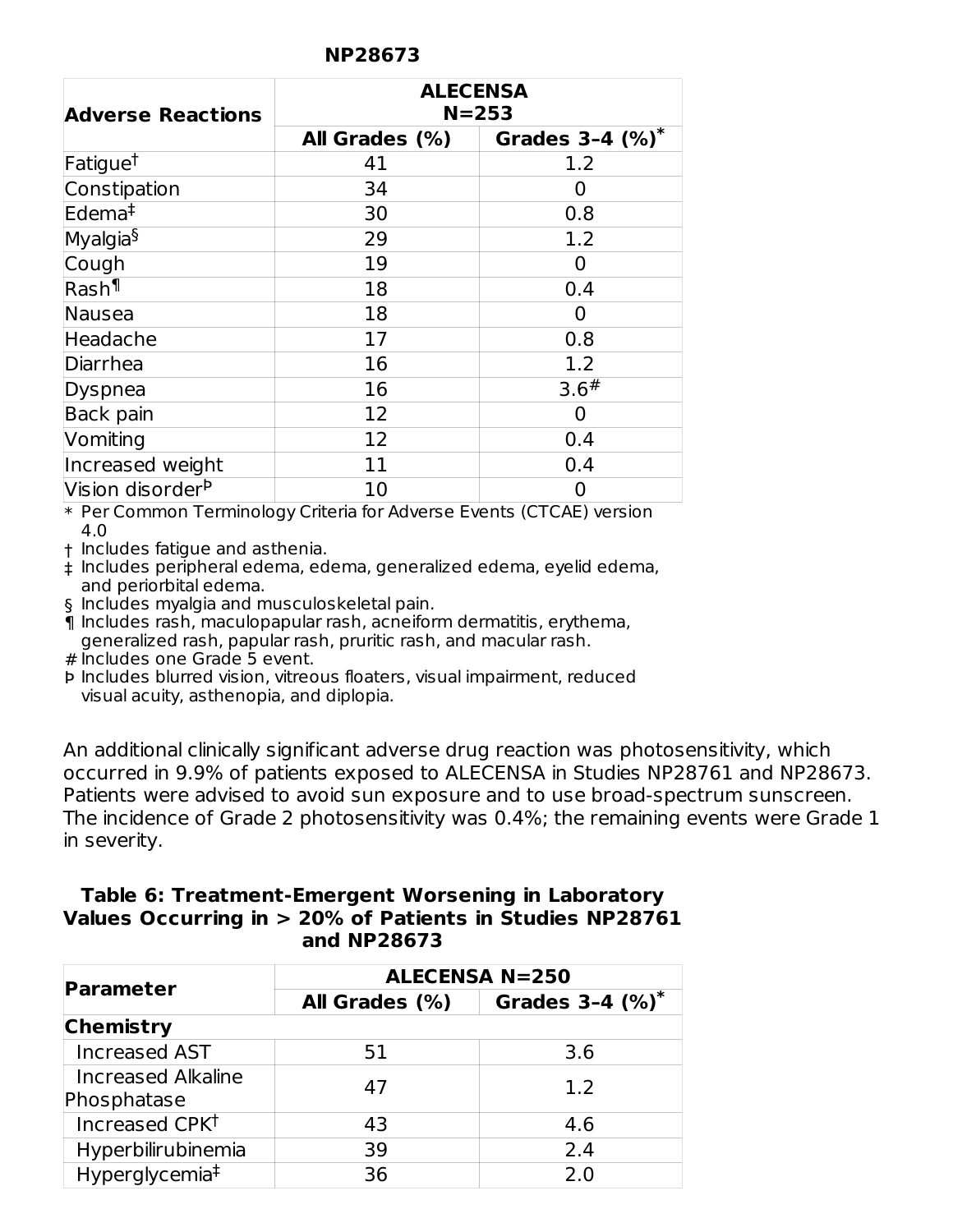| <b>Increased ALT</b>                                | 34 | 4.8 |
|-----------------------------------------------------|----|-----|
| Hypocalcemia                                        | 32 | 0.4 |
| Hypokalemia                                         | 29 | 4.0 |
| Increased<br>Creatinine <sup>§</sup>                | 28 |     |
| Hypophosphatemia                                    | 21 | 2.8 |
| Hyponatremia                                        | 20 | 2.0 |
| Hematology                                          |    |     |
| Anemia                                              | 56 | 2.0 |
| Lymphopenia <sup>¶</sup>                            | 22 | 4.6 |
| $\sim$ $\sim$ $\sim$ $\sim$ $\sim$ $\sim$<br>$\sim$ |    |     |

\* Per CTCAE version 4.0

† n=218 for CPK (with baseline values missing for 91 of these patients).

‡ n=152 for fasting blood glucose (with baseline values missing for 5 of these patients).

§ Only patients with creatinine increases based on ULN definition.

¶ n=217 for lymphocytes (with baseline values missing for 5 of these patients).

#### **6.2 Postmarketing Experience**

The following adverse reactions have been identified during postapproval use of ALECENSA. Because these reactions are reported voluntarily from a population of uncertain size, it is not always possible to reliably estimate their frequency or establish a causal relationship to drug exposure.

Blood and lymphatic system disorders: hemolytic anemia.

## **8 USE IN SPECIFIC POPULATIONS**

#### **8.1 Pregnancy**

#### Risk Summary

Based on animal studies and its mechanism of action, ALECENSA can cause fetal harm when administered to a pregnant woman [see Clinical Pharmacology (12.1)]. There are no available data on ALECENSA use in pregnant women.

Administration of alectinib to pregnant rats and rabbits by oral gavage during the period of organogenesis resulted in embryo-fetal toxicity and abortion at maternally toxic doses with exposures approximately 2.7 times those observed in humans treated with alectinib at 600 mg twice daily (see Data). Advise pregnant women of the potential risk to a fetus.

In the U.S. general population, the estimated background risk of major birth defects and miscarriage in clinically recognized pregnancies is 2% to 4% and 15% to 20%, respectively.

Data

#### Animal Data

In a preliminary rabbit embryo-fetal study, administration of alectinib by oral gavage during the period of organogenesis resulted in abortion or complete embryo-fetal mortality at a maternally toxic dose of 27 mg/kg/day (approximately 2.9-fold the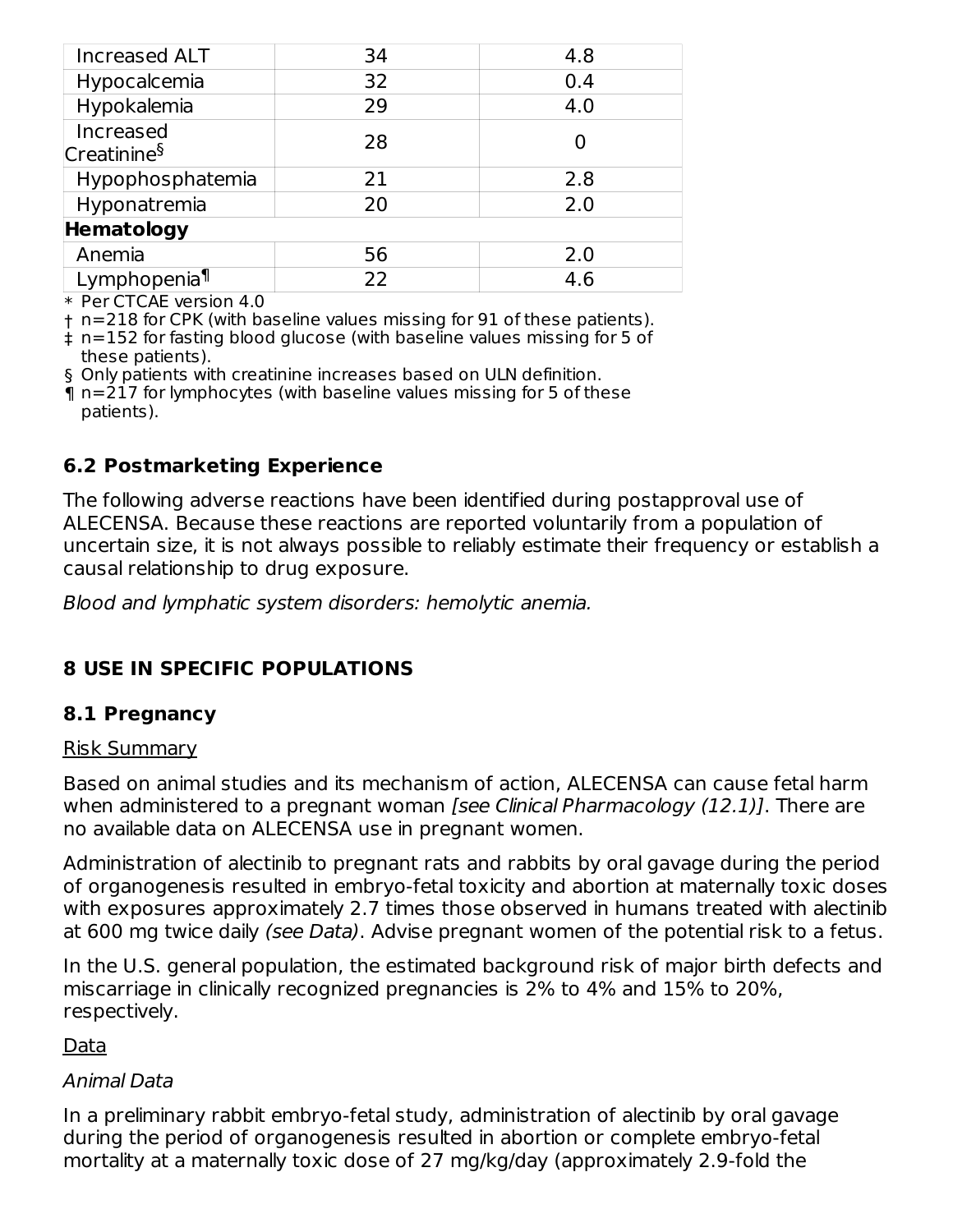estimated area under the curve (AUC $_{\rm 0\text{-}24h,ss}$ ) in humans treated with alectinib 600 mg BID) in three of six pregnant rabbits. The remaining three pregnant rabbits in this group had few live fetuses, decreased fetal and placental weights, and retroesophageal subclavian artery. In a rat preliminary embryo-fetal development study, administration of alectinib during organogenesis resulted in complete litter loss in all pregnant rats at 27 mg/kg/day (approximately 4.5-fold the estimated  $\mathsf{AUC}_{0\text{-}24\mathsf{h},\mathsf{ss}}$  in humans treated with alectinib 600 mg BID). Doses greater than or equal to 9 mg/kg/day (approximately 2.7 fold the estimated human AUC $_{\rm 0\text{-}24h,ss}$  in humans treated with alectinib 600 mg BID), resulted in maternal toxicity as well as developmental toxicities including decreased fetal weight, dilated ureter, thymic cord, small ventricle and thin ventricle wall, and reduced number of sacral and caudal vertebrae.

## **8.2 Lactation**

## Risk Summary

There are no data on the presence of alectinib or its metabolites in human milk, the effects of alectinib on the breastfed infant, or its effects on milk production. Because of the potential for serious adverse reactions in breastfed infants from alectinib, advise a lactating woman not to breastfeed during treatment with ALECENSA and for 1 week after the final dose.

## **8.3 Females and Males of Reproductive Potential**

## Contraception

## Females

ALECENSA can cause fetal harm when administered to a pregnant woman. Advise females of reproductive potential to use effective contraception during treatment with ALECENSA and for 1 week after the final dose *[see Use in Specific Populations (8.1)]*.

## **Males**

Based on genotoxicity findings, advise males with female partners of reproductive potential to use effective contraception during treatment with ALECENSA and for 3 months following the final dose [see Nonclinical Toxicology (13.1)].

## **8.4 Pediatric Use**

The safety and effectiveness of ALECENSA in pediatric patients have not been established.

## Animal Data

Juvenile animal studies have not been conducted using alectinib. In general toxicology studies, treatment of rats with doses of alectinib resulting in exposures greater than or equal to approximately 4.5 times those in humans treated with alectinib at 600 mg twice daily resulted in changes in the growing teeth and bones. Findings in teeth included discoloration and changes in tooth size along with histopathological disarrangement of the ameloblast and odontoblast layers. There were also decreases in the trabecular bone and increased osteoclast activity in the femur and sternum.

## **8.5 Geriatric Use**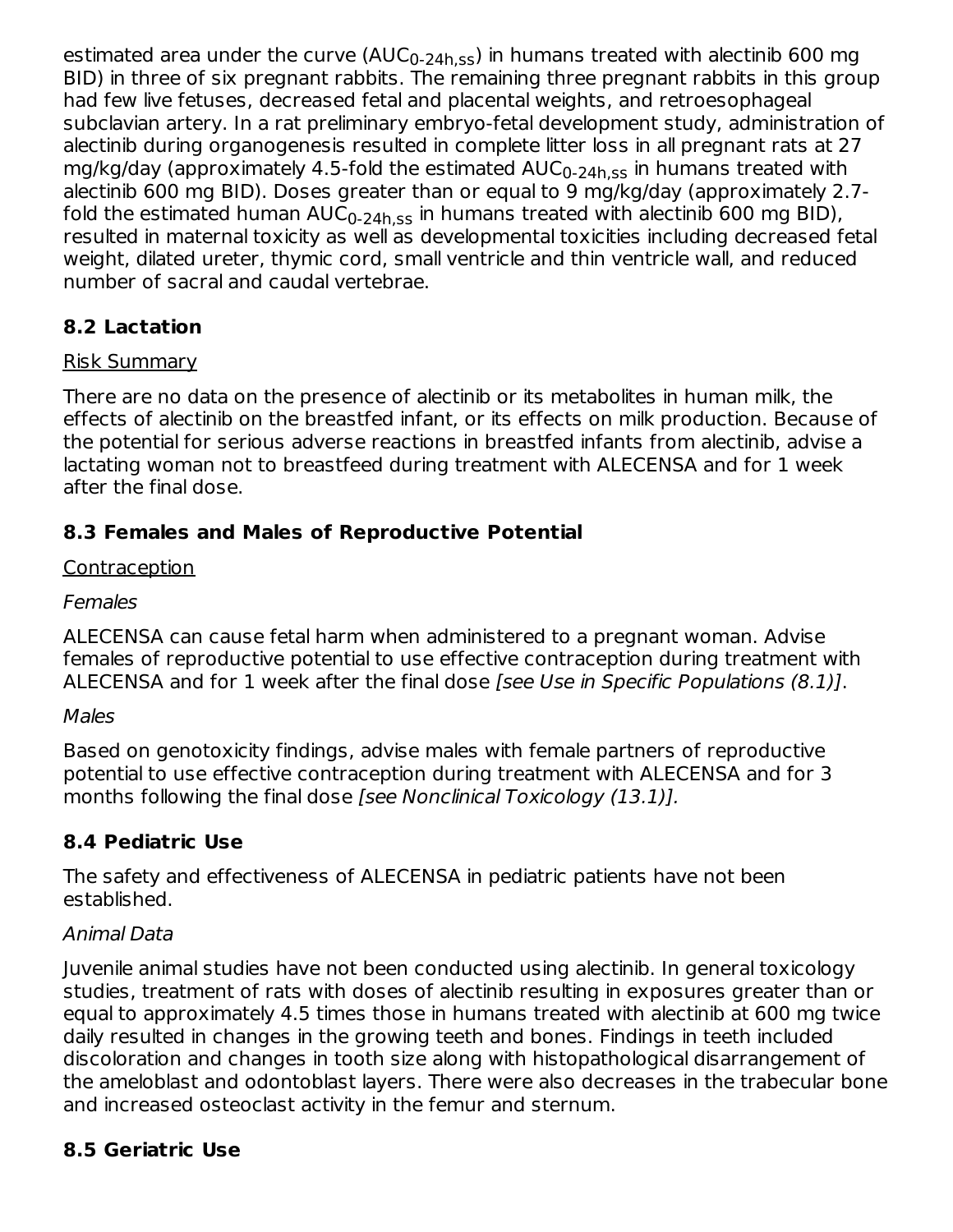Clinical studies of ALECENSA did not include sufficient number of subjects aged 65 and older to determine whether they respond differently from younger subjects.

## **8.6 Renal Impairment**

No dose adjustment is recommended for patients with mild or moderate renal impairment. The safety of ALECENSA in patients with severe renal impairment (creatinine clearance less than 30 mL/min) or end-stage renal disease has not been studied [see Clinical Pharmacology (12.3)].

## **8.7 Hepatic Impairment**

No dose adjustment is recommended for patients with mild (Child-Pugh A) or moderate (Child-Pugh B) hepatic impairment. Increased exposure of alectinib occurred in patients with severe hepatic impairment (Child-Pugh C). The recommended dose of ALECENSA in patients with severe hepatic impairment (Child-Pugh C) is 450 mg orally twice daily [see Dosage and Administration (2.2) and Clinical Pharmacology (12.3)].

## **10 OVERDOSAGE**

No experience with overdose is available. There is no specific antidote for overdose with ALECENSA. Alectinib and its major active metabolite M4 are > 99% bound to plasma proteins; therefore, hemodialysis is likely to be ineffective in the treatment of overdose.

## **11 DESCRIPTION**

ALECENSA (alectinib) is a kinase inhibitor for oral administration. The molecular formula for alectinib is  ${\sf C}_{30}{\sf H}_{34}{\sf N}_{4}{\sf O}_{2}\bullet$  HCl. The molecular weight is 482.62 g/mol (free base form) and 519.08 g/mol (hydrochloride salt). Alectinib is described chemically as 9-ethyl-6, 6 dimethyl-8-[4-(morpholin-4-yl)piperidin-1-yl]-11-oxo-6, 11-dihydro-5Hbenzo[b]carbazole-3-carbonitrile hydrochloride. The chemical structure of alectinib is shown below:



Alectinib HCl is a white to yellow white powder or powder with lumps with a pKa of 7.05 (base).

ALECENSA is supplied as hard capsules containing 150 mg of alectinib (equivalent to 161.33 mg alectinib HCl) and the following inactive ingredients: lactose monohydrate, hydroxypropylcellulose, sodium lauryl sulfate, magnesium stearate, and carboxymethylcellulose calcium. The capsule shell contains hypromellose, carrageenan,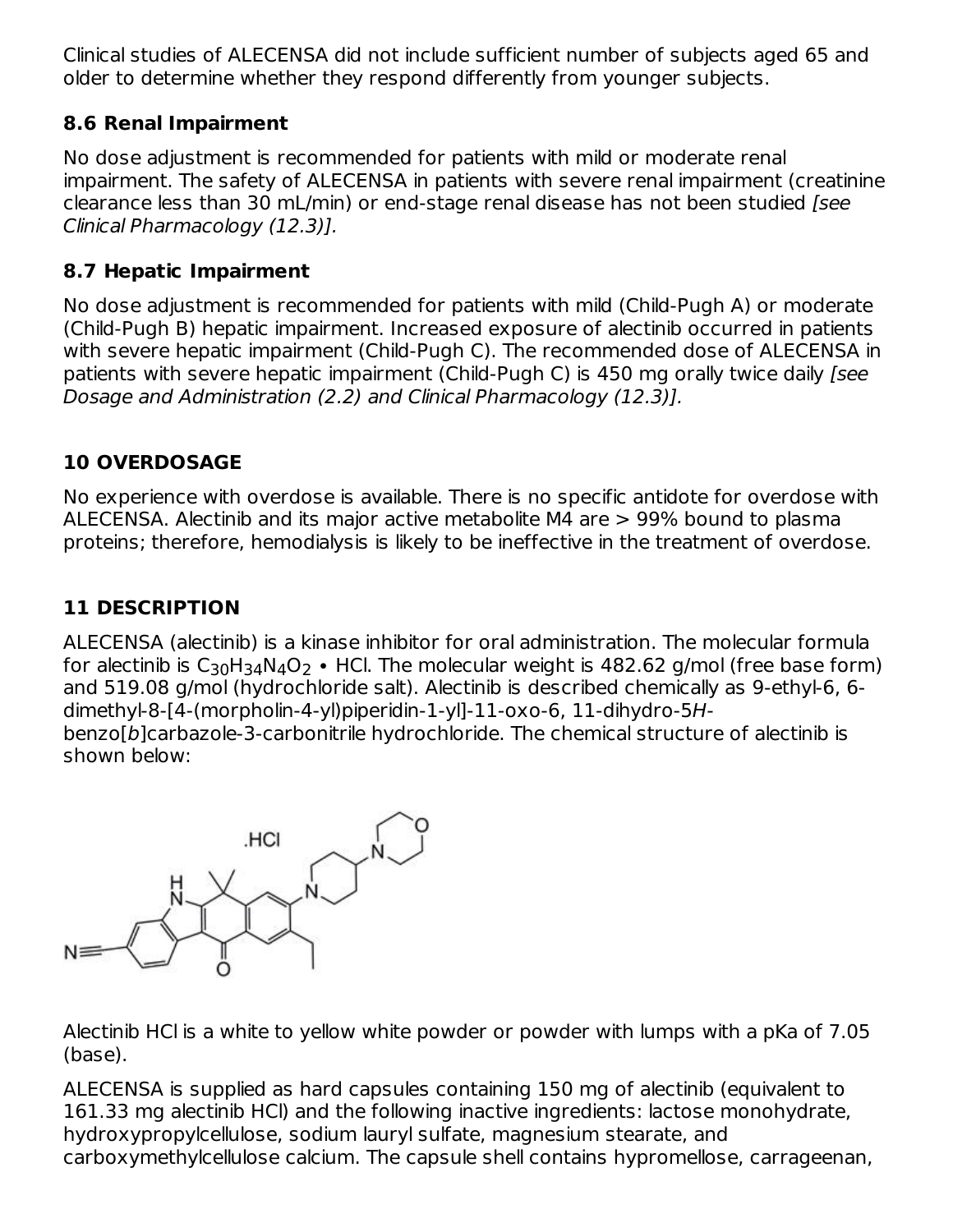potassium chloride, titanium dioxide, corn starch, and carnauba wax. The printing ink contains red iron oxide (E172), yellow iron oxide (E172), FD&C Blue No. 2 aluminum lake (E132), carnauba wax, white shellac, and glyceryl monooleate.

## **12 CLINICAL PHARMACOLOGY**

## **12.1 Mechanism of Action**

Alectinib is a tyrosine kinase inhibitor that targets ALK and RET. In nonclinical studies, alectinib inhibited ALK phosphorylation and ALK-mediated activation of the downstream signaling proteins STAT3 and AKT, and decreased tumor cell viability in multiple cell lines harboring ALK fusions, amplifications, or activating mutations. The major active metabolite of alectinib, M4, showed similar in vitro potency and activity.

Alectinib and M4 demonstrated in vitro and in vivo activity against multiple mutant forms of the ALK enzyme, including some mutations identified in NSCLC tumors in patients who have progressed on crizotinib.

In mouse models implanted with tumors carrying ALK fusions, administration of alectinib resulted in antitumor activity and prolonged survival, including in mouse models implanted intracranially with ALK-driven tumor cell lines.

## **12.2 Pharmacodynamics**

## Cardiac Electrophysiology

The ability of alectinib to prolong the QT interval was assessed in 221 patients administered ALECENSA 600 mg twice daily in clinical studies. ALECENSA did not prolong the QTc (QT corrected for heart rate) interval to any clinically relevant extent. One patient had a maximum post-baseline QTcF value of greater than 500 msec, and one patient had a maximum QTcF change from baseline of greater than 60 msec.

## **12.3 Pharmacokinetics**

The pharmacokinetics of alectinib and its major active metabolite M4 have been characterized in patients with ALK-positive NSCLC and healthy subjects.

In patients with ALK-positive NSCLC, the geometric mean (coefficient of variation %) steady-state maximal concentration (C<sub>max,ss</sub>) for alectinib was 665 ng/mL (44%) and for M4 was 246 ng/mL (45%) with peak to trough concentration ratio of 1.2. The geometric mean steady-state area under the curve from 0 to 12 hours (AUC $_{\rm 0\text{-}12h,ss}$ ) for alectinib was 7,430 ng\*h/mL (46%) and for M4 was 2,810 ng\*h/mL (46%). Alectinib exposure is dose proportional across the dose range of 460 mg to 900 mg (i.e., 0.75 to 1.5 times the approved recommended dosage) under fed conditions. Alectinib and M4 reached steady-state concentrations by day 7. The geometric mean accumulation was approximately 6-fold for both alectinib and M4.

## Absorption

Alectinib reached maximal concentrations at 4 hours following administration of ALECENSA 600 mg twice daily under fed conditions in patients with ALK-positive NSCLC.

The absolute bioavailability of alectinib was 37% (90% CI: 34%, 40%) under fed conditions.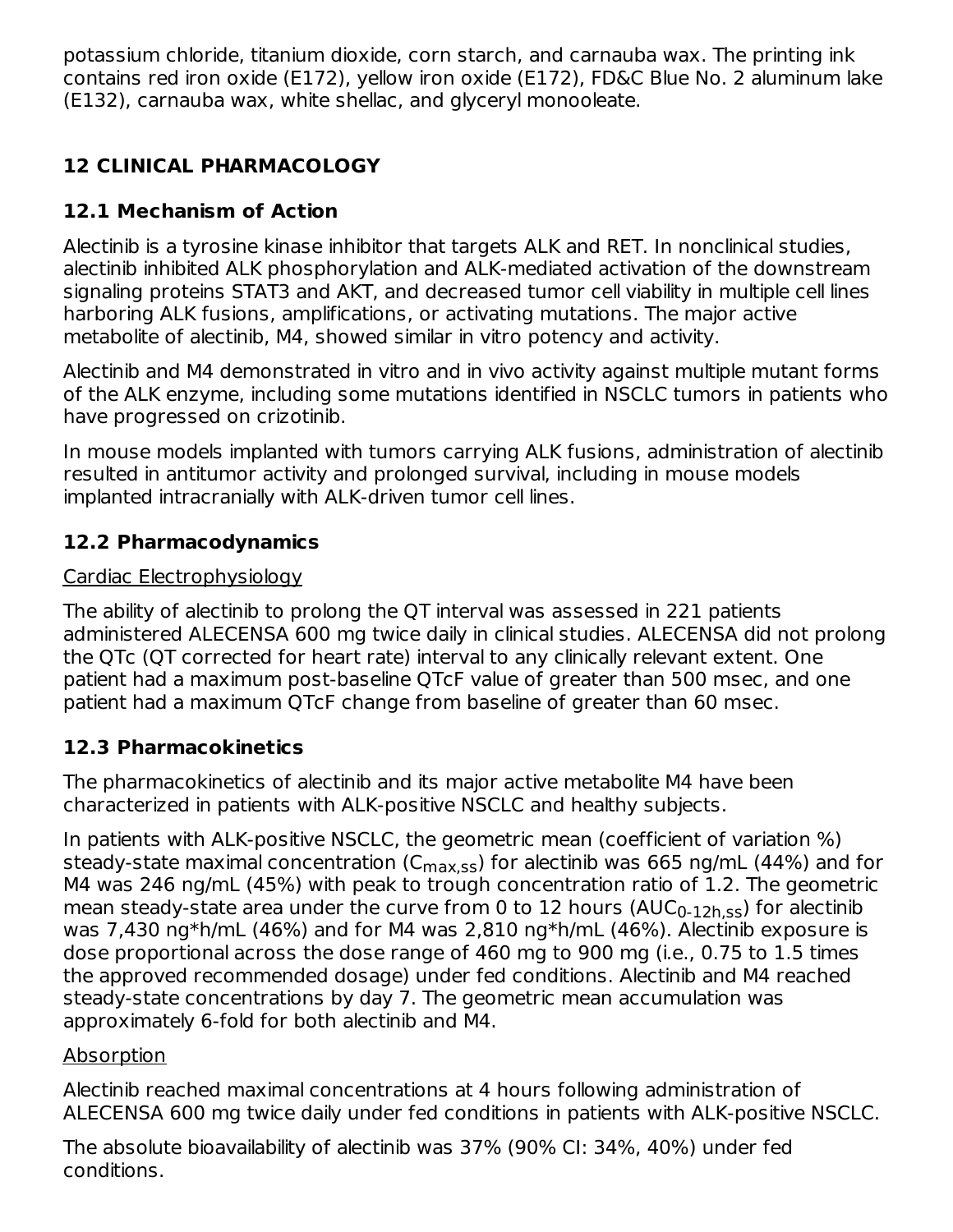A high-fat, high-calorie meal increased the combined exposure (AUC $_{\rm 0\text{-}inf}$ ) of alectinib plus M4 by 3.1-fold (90% CI: 2.7, 3.6) following oral administration of a single 600 mg dose of ALECENSA.

#### **Distribution**

The apparent volume of distribution is 4,016 L for alectinib and 10,093 L for M4.

Alectinib and M4 are bound to human plasma proteins greater than 99%, independent of drug concentration.

Alectinib concentrations in the cerebrospinal fluid in patients with ALK-positive NSCLC approximate estimated alectinib free concentrations in the plasma.

In vitro studies suggest that alectinib is not a substrate of P-glycoprotein (P-gp), but M4 is a substrate of P-gp. Alectinib and M4 are not substrates of breast cancer resistance protein (BCRP), organic anion-transporting polypeptide (OATP) 1B1, or OATP1B3.

#### Elimination

The apparent clearance (CL/F) is 81.9 L/hour for alectinib and 217 L/hour for M4. The geometric mean elimination half-life is 33 hours for alectinib and 31 hours for M4 in patients with ALK-positive NSCLC.

#### **Metabolism**

Alectinib is metabolized by CYP3A4 to its major active metabolite M4. The geometric mean metabolite/parent exposure ratio at steady-state is 0.40. M4 is subsequently metabolized by CYP3A4. Alectinib and M4 were the main circulating moieties in plasma, constituting 76% of the total radioactivity.

## Excretion

Ninety-eight percent of the radioactivity was excreted in feces following oral administration of a single radiolabeled dose of alectinib under fed conditions. Eighty-four percent of the dose was excreted in the feces as unchanged alectinib, and 6% of the dose was excreted as M4. Excretion of radioactivity in urine was less than 0.5% of administered radiolabeled dose of alectinib.

## Specific Populations

Age (21 to 83 years), body weight (38 to 128 kg), mild hepatic impairment (total bilirubin  $\leq$  ULN and AST > ULN or total bilirubin 1 to  $\leq$  1.5  $\times$  ULN and AST any value), mild to moderate renal impairment (creatinine clearance 30 to 89 mL/min), race (White, Asian, and Other), and sex had no clinically meaningful effect on the systemic exposure of alectinib and M4. The pharmacokinetics of alectinib have not been studied in patients with severe renal impairment (creatinine clearance < 30 mL/min), or end-stage renal disease .

Hepatic Impairment: Following administration of a single oral dose of 300 mg ALECENSA, the geometric mean ratio [90% confidence interval] for the combined AUC<sub>inf</sub> of alectinib and M4 in subjects with moderate hepatic impairment (Child-Pugh B) was 1.36 [0.947, 1.96] and in subjects with severe hepatic impairment (Child-Pugh C) was 1.76 [0.984, 3.15] as compared to that in subjects with normal hepatic function. The combined  ${\sf C}_{\sf max}$ of alectinib and M4 was comparable among the three groups. No dose adjustment is recommended for patients with mild or moderate hepatic impairment. The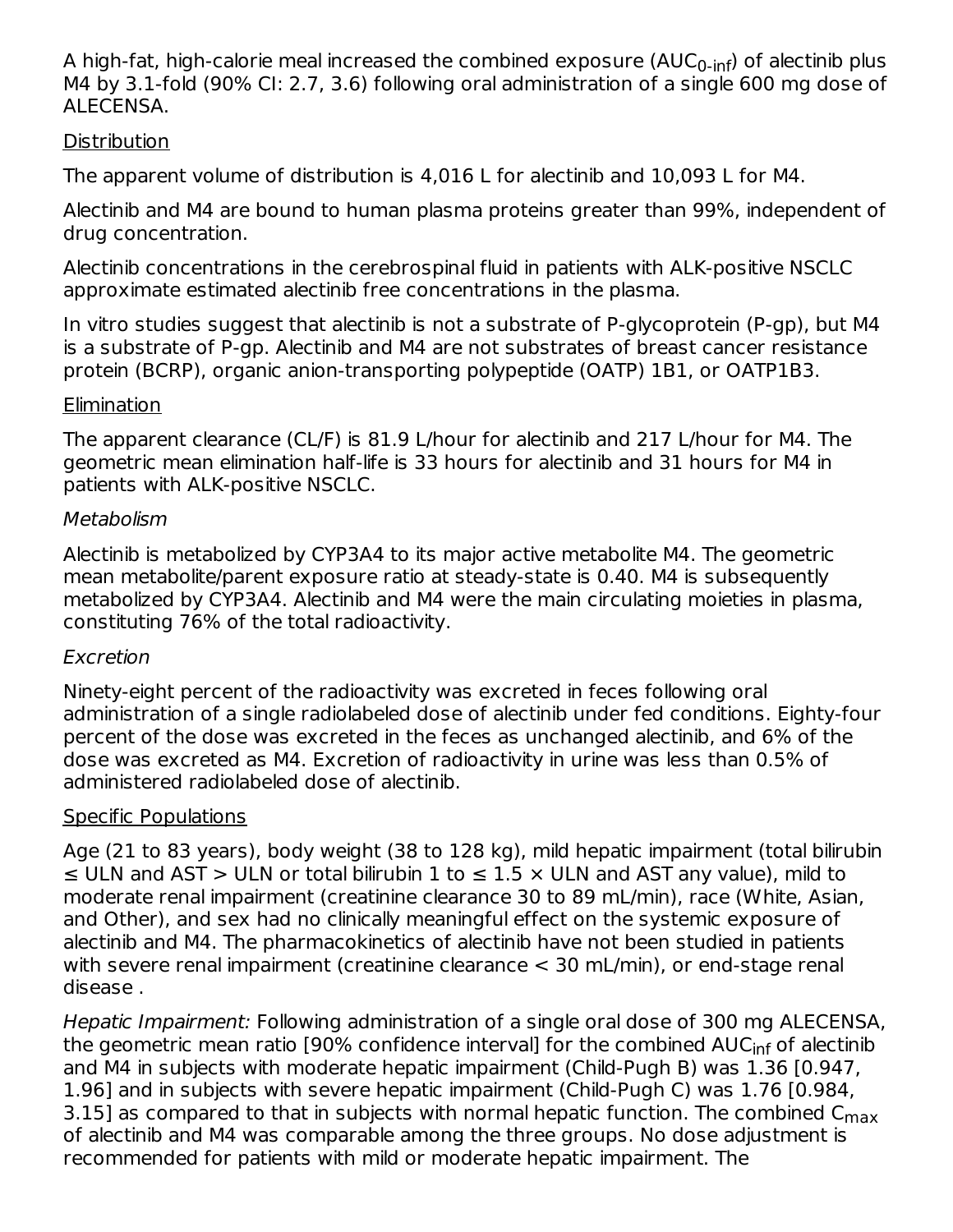recommended dose of ALECENSA in patients with severe hepatic impairment is 450 mg orally twice daily [see Dosage and Administration (2.2) and Use in Specific Populations (8.7)].

#### Drug Interactions

## Effect of Other Drugs on Alectinib

No clinically meaningful effect on the combined exposure of alectinib plus M4 was observed in clinical studies following co-administration of ALECENSA with a strong CYP3A inhibitor (posaconazole), a strong CYP3A inducer (rifampin), or an acid-reducing agent (esomeprazole).

## Effect of Alectinib on Other Drugs

No clinically meaningful effect on the exposure of midazolam (sensitive CYP3A substrate) or repaglinide (sensitive CYP2C8 substrate) is expected following co-administration with ALECENSA.

In vitro studies suggest that alectinib and M4 do not inhibit CYP1A2, 2B6, 2C9, 2C19 or 2D6.

In vitro studies suggest that alectinib and M4 inhibit P-gp and BCRP. Alectinib did not inhibit OATP1B1, OATP1B3, OAT1, OAT3, or OCT2 transport activity in vitro.

## **13 NONCLINICAL TOXICOLOGY**

## **13.1 Carcinogenesis, Mutagenesis, Impairment of Fertility**

Carcinogenicity studies with alectinib have not been conducted.

Alectinib was not mutagenic in vitro in the bacterial reverse mutation (Ames) assay, but was positive with an increased number of micronuclei in a rat bone marrow micronucleus test. The mechanism of micronucleus induction was abnormal chromosome segregation (aneugenicity) and not a clastogenic effect on chromosomes.

No studies in animals have been performed to evaluate the effect of alectinib on fertility. No adverse effects on male and female reproductive organs were observed in general toxicology studies conducted in rats and monkeys.

## **14 CLINICAL STUDIES**

## Previously Untreated ALK-Positive Metastatic NSCLC

The efficacy of ALECENSA for the treatment of patients with ALK-positive NSCLC who had not received prior systemic therapy for metastatic disease was established in an open-label, randomized, active-controlled, multicenter study (ALEX: NCT02075840). Patients were required to have an ECOG performance status of 0-2 and ALK-positive NSCLC as identified by the VENTANA ALK (D5F3) CDx assay. Neurologically stable patients with treated or untreated central nervous system (CNS) metastases, including leptomeningeal metastases, were eligible; patients with neurologic signs and symptoms due to CNS metastases were required to have completed whole brain radiation or gamma knife irradiation at least 14 days prior to enrollment and be clinically stable. Patients with a baseline  $QTC > 470$  ms were ineligible.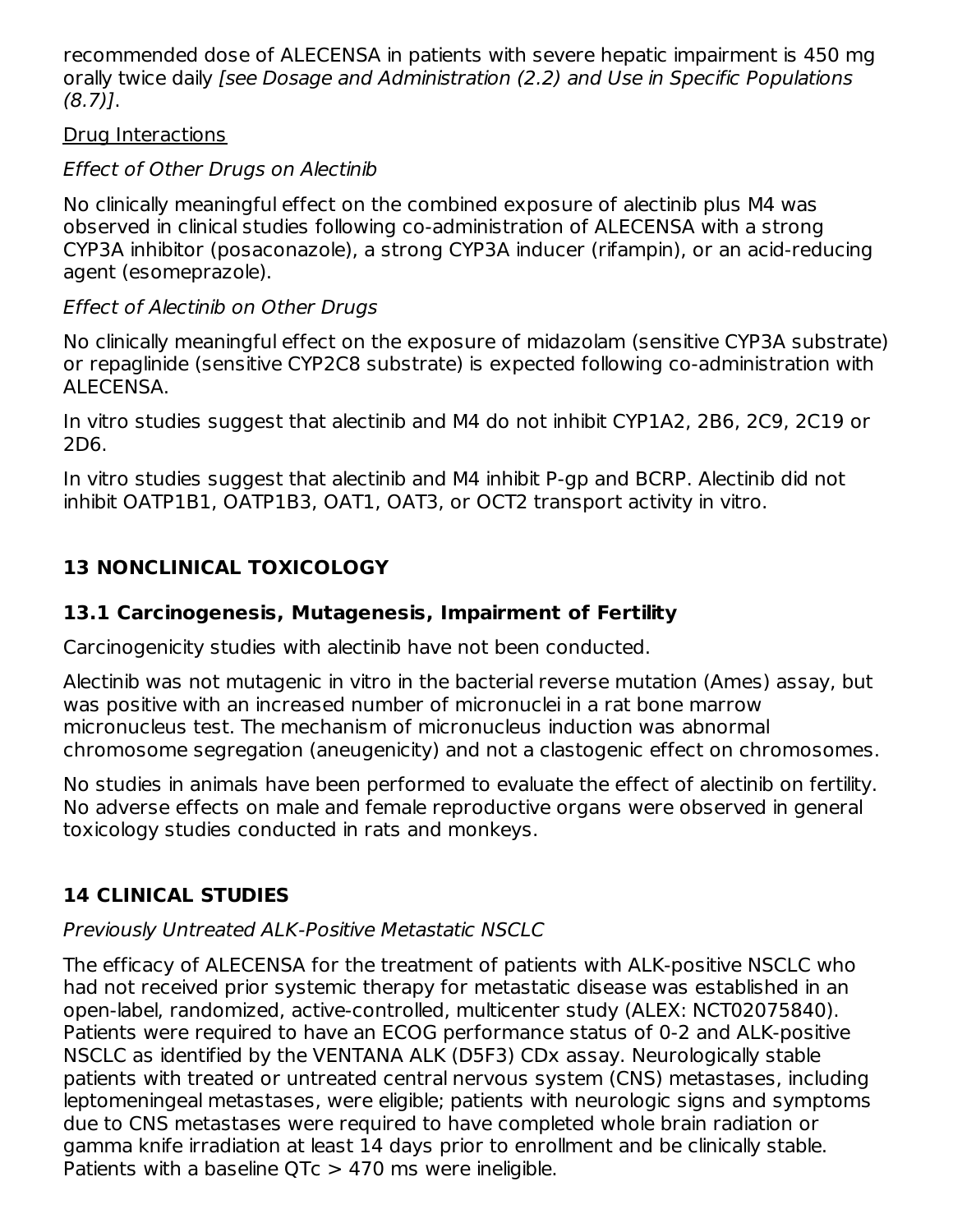Patients were randomized 1:1 to receive ALECENSA 600 mg orally twice daily or crizotinib 250 mg orally twice daily. Randomization was stratified by ECOG performance status (0/1 vs. 2), race (Asian vs. non-Asian), and the presence or absence of CNS metastases at baseline. Treatment on both arms was continued until disease progression or unacceptable toxicity. The major efficacy outcome measure was progression-free survival (PFS) as determined by investigator assessment according to RECIST v1.1. Additional efficacy outcome measures were PFS as determined by independent review committee (IRC), time to CNS progression by IRC based on RECIST v1.1, objective response rate (ORR) and duration of response (DOR), and overall survival (OS). Additional exploratory outcome measures were CNS objective response rate (CNS-ORR) and CNS duration of response (CNS-DOR) by IRC in patients with CNS metastases at baseline.

A total of 303 patients were randomized to ALECENSA (n=152) or crizotinib (n=151). The demographic characteristics of the study population were 56% female, median age 56 years (range: 18 to 91 years), 50% White, 46% Asian, 1% Black, and 3% other races. The majority of patients had adenocarcinoma (92%) and never smoked (63%). CNS metastases were present in 40% (n=122) of patients: of these, 43 patients had measurable CNS lesions as determined by an IRC. The ALEX study demonstrated a significant improvement in PFS. The time to cause-specific CNS progression as assessed by IRC was also significantly improved; there was a lower incidence of progression in the CNS as the first site of disease progression, alone or with concurrent systemic progression, in the ALECENSA arm (12%) as compared to the crizotinib arm (45%). Efficacy results from ALEX are summarized in Table 7 and Figure 1.

|                                          | <b>ALECENSA</b><br>$N = 152$ | <b>Crizotinib</b><br>$N = 151$   |  |
|------------------------------------------|------------------------------|----------------------------------|--|
| Progression-Free Survival                |                              |                                  |  |
| Number of events (%)                     | 63 (41%)                     | 92 (61%)                         |  |
| Progressive disease (%)                  | 51 (34%)                     | 82 (54%)                         |  |
| Death (%)                                | 12 (8%)                      | 10 (7%)                          |  |
| Median in months (95% CI)                |                              | 25.7 (19.9, NE) 10.4 (7.7, 14.6) |  |
| Hazard ratio (95% CI) <sup>*</sup>       | 0.53(0.38, 0.73)             |                                  |  |
| P-value                                  | < 0.0001                     |                                  |  |
| <b>Overall Response Rate</b>             |                              |                                  |  |
| Overall response rate, % (95%)<br>∣CI) † | 79% (72, 85)                 | 72% (64, 79)                     |  |
| $P$ -value $*$                           | 0.1652                       |                                  |  |
| Complete response, %                     | 13%                          | 6%                               |  |
| Partial response, %                      | 66%                          | 66%                              |  |
| Duration of Response                     |                              |                                  |  |
| Number of responders                     | $n = 120$                    | $n = 109$                        |  |
| Response duration $\geq 6$ months        | 82%                          | 57%                              |  |
| Response duration $\geq$ 12<br>months    | 64%                          | 36%                              |  |
| Response duration $\geq 18$<br>months    | 37%                          | 14%                              |  |

#### **Table 7: Efficacy Results in ALEX per IRC Assessment**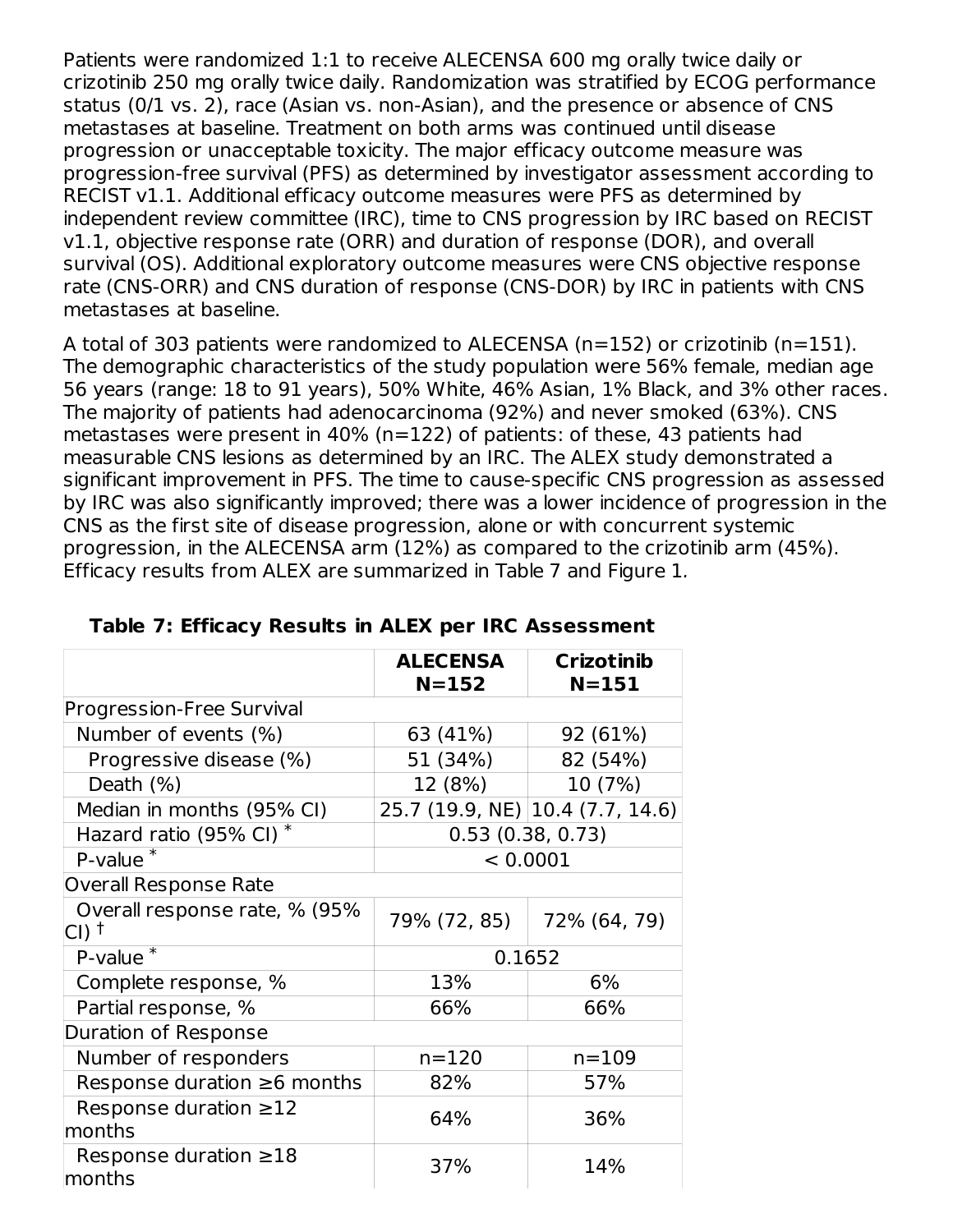CNS: central nervous system, ORR: overall response rate, IRC: independent review committee, CI: confidence interval, NE: not estimable.

- \* Stratified by race (Asian vs. non-Asian) and CNS metastases at baseline (yes vs. no) for Cox model, log-rank test and Cochran Mantel-Haenszel test, respectively
- † Clopper and Pearson exact binomial 95% confidence interval.

## **Figure 1: Kaplan-Meier Plot of Progression-Free Survival (IRC) in ALEX**



Results for PFS as determined by investigator assessment (HR=0.48 [95% CI: 0.35- 0.66], stratified log-rank p<0.0001) were similar to that observed by IRC. At the data cutoff point overall survival data was not mature.

The results of prespecified exploratory analyses of CNS response rate in patients with measurable CNS lesions at baseline are summarized in Table 8.

**Table 8: IRC-Assessed CNS Responses in Patients with Measurable CNS Lesions at Baseline in ALEX**

|                                                         | <b>ALECENSA</b> | <b>Crizotinib</b> |
|---------------------------------------------------------|-----------------|-------------------|
| <b>CNS Tumor Response</b><br><b>Assessment</b>          | $N = 21$        | $N = 22$          |
| CNS Objective Response Rate, %<br>$(95\% \text{ Cl}^*)$ | 81% (58, 95)    | 50% (28,72)       |
| <b>Complete Response</b>                                | 38%             | 5%                |
| Duration of CNS Response                                |                 |                   |
| Number of responders                                    | 17              | 11                |
| CNS response duration $\geq 12$<br>months               | 59%             | 36%               |

IRC: Independent Review Committee; CI: Confidence Interval; NE: Not Estimable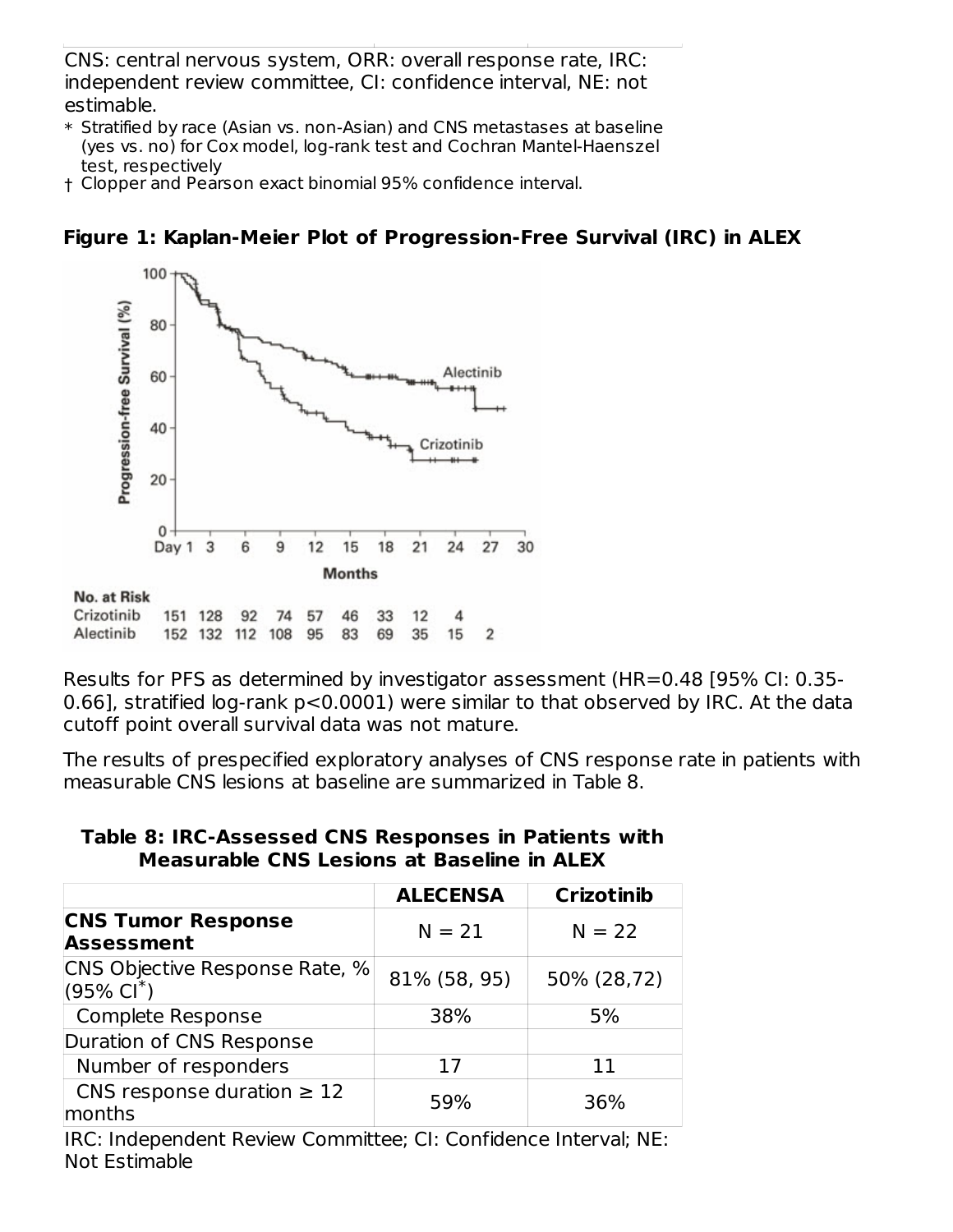## ALK-Positive Metastatic NSCLC Previously Treated with Crizotinib

The safety and efficacy of ALECENSA were established in two single-arm, multicenter clinical trials: NP28761 (NCT01588028) and NP28673 (NCT01801111). Patients with locally advanced or metastatic ALK-positive NSCLC, who have progressed on crizotinib, with documented ALK-positive NSCLC based on an FDA-approved test, and ECOG PS of 0-2 were enrolled in both studies. Eligibility criteria permitted enrollment of patients with prior chemotherapy and prior CNS radiotherapy provided that CNS metastases were stable for at least two weeks. All patients received ALECENSA 600 mg orally twice daily. The major efficacy outcome measure in both studies was objective response rate (ORR) according to Response Evaluation Criteria in Solid Tumors (RECIST v1.1) as evaluated per Independent Review Committee (IRC). Additional outcome measures as evaluated by the IRC included duration of response (DOR), CNS ORR, and CNS DOR.

NP28761 was conducted in North America and enrolled 87 patients. Baseline demographic and disease characteristics in NP28761 were median age 54 years old (range 29 to 79, 18% 65 and over), 84% White and 8% Asian, 55% female, 35% ECOG PS 0 and 55% ECOG PS 1, 100% never or former smokers, 99% Stage IV, 94% adenocarcinoma, and 74% prior chemotherapy. The most common sites of extrathoracic metastasis included 60% CNS (of whom 65% had received CNS radiation), 43% lymph nodes, 36% bone, and 34% liver.

NP28673 was conducted internationally and enrolled 138 patients. Baseline demographic and disease characteristics in NP28673 were median age 52 years old (range 22 to 79, 10% 65 and over), 67% White and 26% Asian, 56% female, 32% ECOG PS 0 and 59% ECOG PS 1, 98% never or former smokers, 99% Stage IV, 96% adenocarcinoma, and 80% prior chemotherapy. The most common sites of extra-thoracic metastasis included 61% CNS (of whom 73% had received CNS radiation), 51% bone, 38% lymph nodes, and 30% liver.

Efficacy results from NP28761 and NP28673 in all treated patients are summarized in Table 9. The median duration of follow-up on Study NP28761 was 4.8 months for both IRC and Investigator assessments and on Study NP28673, 10.9 months for IRC assessment and 7.0 months for Investigator assessment. All responses were partial responses.

|                                                  |                 | NP28761 (N=87)                                           | NP28673 (N=138)  |                 |  |
|--------------------------------------------------|-----------------|----------------------------------------------------------|------------------|-----------------|--|
| <b>Efficacy</b><br>Parameter                     | $IRC^*$         | Investigator<br>AssessmentAssessmentAssessmentAssessment | $\mathsf{IRC}^*$ | Investigator    |  |
| Objective<br>Response<br><b>Rate (95%</b><br>CI) | 38%<br>(28; 49) | 46%<br>(35; 57)                                          | 44%<br>(36; 53)  | 48%<br>(39; 57) |  |
| Number of<br><b>Responders</b>                   | 33              | 40                                                       | 61               | 66              |  |
| Duration of<br>Response,                         | 7.5             | <b>NE</b>                                                | 11.2             | 70              |  |

#### **Table 9: Efficacy Results in Studies NP28761 and NP28673**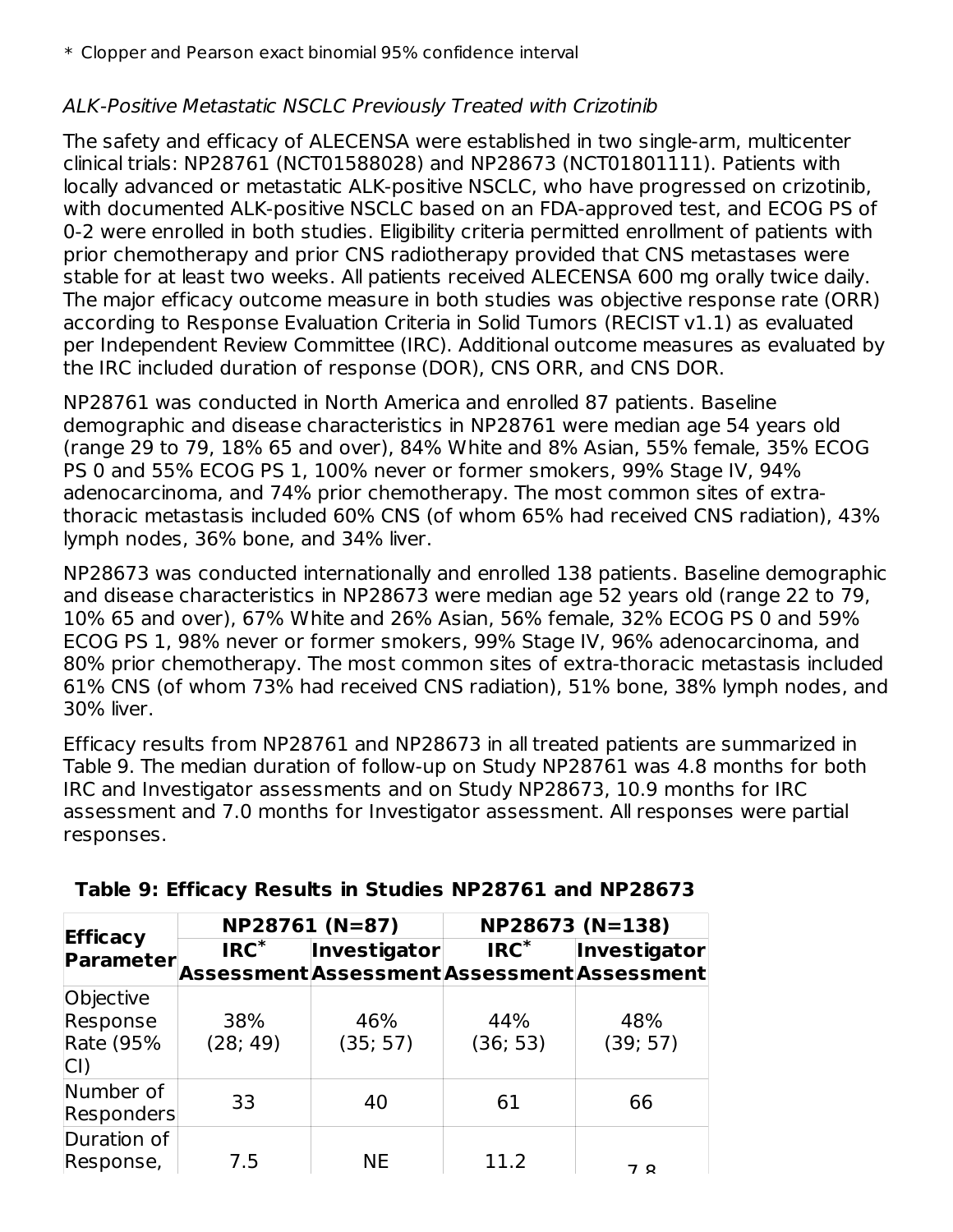| median in<br>months<br>$(95% \text{ Cl})$ | (4.9, Not<br>Estimable) | (4.9, Not<br>Estimable) | (9.6, Not<br>Estimable) | 7.0<br>(7.4, 9.2) |
|-------------------------------------------|-------------------------|-------------------------|-------------------------|-------------------|
|-------------------------------------------|-------------------------|-------------------------|-------------------------|-------------------|

\* 18 patients in NP28761 and 16 patients in NP28673 did not have measurable disease at baseline as per IRC assessment and were classified as non-responders in the IRC analysis.

An assessment of ORR and duration of response for CNS metastases in the subgroup of 51 patients in NP28761 and NP28673 with baseline measurable lesions in the CNS according to RECIST v1.1 are summarized in Table 10. Thirty-five (69%) patients with measurable CNS lesions had received prior brain radiation, including 25 (49%) who completed radiation treatment at least 6 months before starting treatment with ALECENSA. Responses were observed irrespective of prior brain radiation status.

#### **Table 10: CNS Objective Response in Patients with Measurable CNS Lesions in Studies NP28761 and NP28673**

| <b>Efficacy Parameter</b>              | $N = 51$             |
|----------------------------------------|----------------------|
| <b>CNS Objective Response</b>          | 61%                  |
| Rate (95% CI)                          | (46, 74)             |
| Complete Response                      | 18%                  |
| <b>Partial Response</b>                | 43%                  |
| <b>CNS</b> Duration of                 | 9.1                  |
| Response, median in<br>months (95% CI) | (5.8, Not Estimable) |

## **16 HOW SUPPLIED/STORAGE AND HANDLING**

Hard capsules, white 150 mg capsules with "ALE" printed in black ink on the cap and "150 mg" printed in black ink on the body, available in:

240 capsules per bottle: NDC 50242-130-01

Storage and stability: Do not store above 30°C (86°F). Store in the original container to protect from light and moisture.

## **17 PATIENT COUNSELING INFORMATION**

Advise the patient to read the FDA-approved patient labeling (Patient Information).

Inform patients of the following:

#### **Hepatotoxicity**

Inform patients of the signs and symptoms of bilirubin and hepatic transaminase elevations. Advise patients to contact their healthcare provider immediately for signs or symptoms of bilirubin and hepatic transaminase elevations [see Warnings and Precautions (5.1)].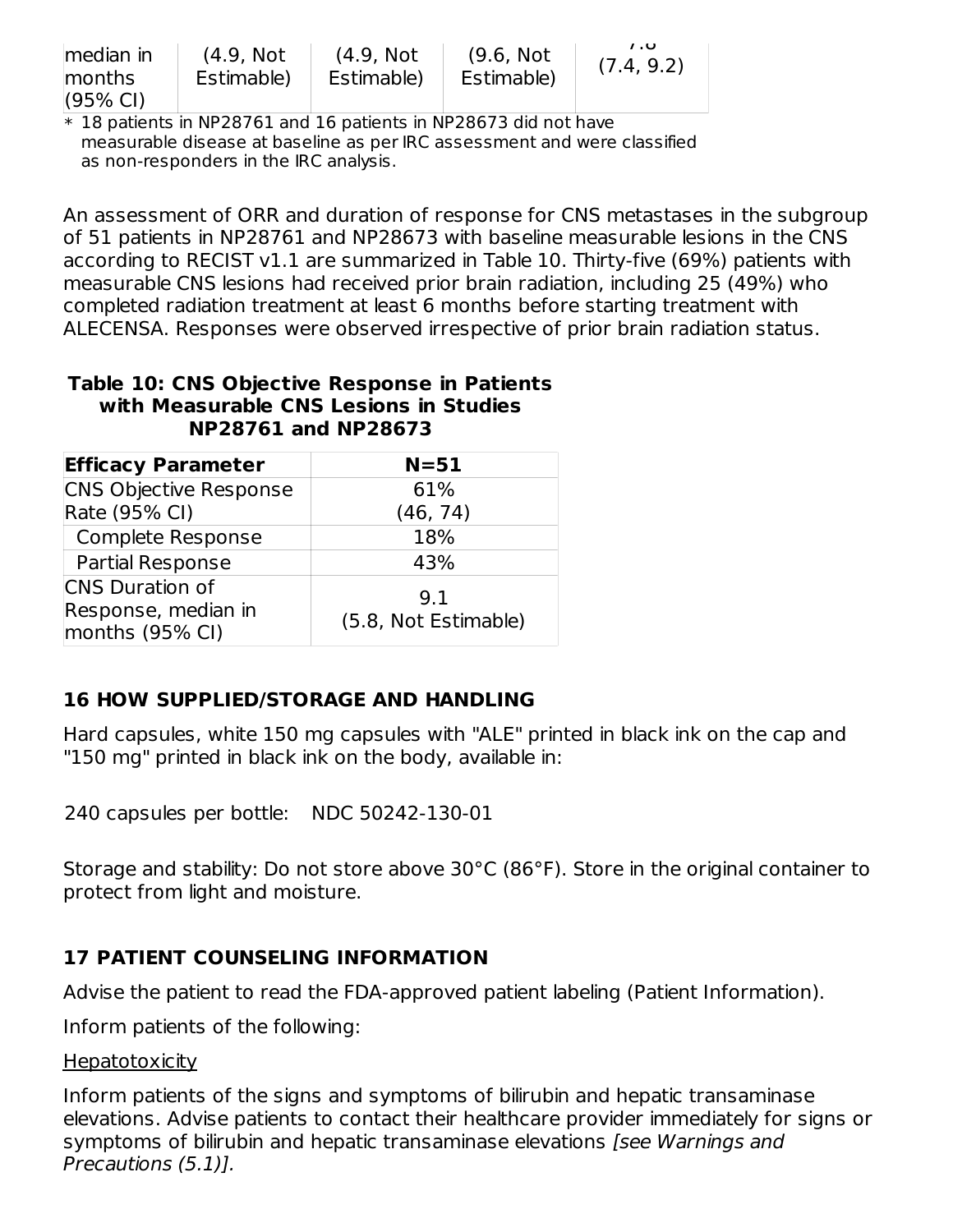#### Interstitial Lung Disease (ILD)/Pneumonitis

Inform patients of the risks of severe ILD/pneumonitis. Advise patients to contact their healthcare provider immediately to report new or worsening respiratory symptoms [see Warnings and Precautions (5.2)].

#### Renal Impairment

Inform patients of the risk of severe and potentially fatal renal impairment. Advise patients to contact their healthcare provider for change in urine color, reduced urine output, or swelling in the legs and feet *[see Warnings and Precautions (5.3)]*.

#### **Bradycardia**

Inform patients that symptoms of bradycardia including dizziness, lightheadedness, and syncope can occur while taking ALECENSA. Advise patients to contact their healthcare provider to report these symptoms and to inform their healthcare provider about the use of any heart or blood pressure medications [see Warnings and Precautions (5.4)].

#### Severe Myalgia/CPK Elevation

Inform patients of signs and symptoms of myalgia, including unexplained and/or persistent muscle pain, tenderness, or weakness. Advise patients to contact their healthcare provider immediately to report new or worsening symptoms of muscle pain or weakness [see Warnings and Precautions (5.5)].

#### Hemolytic Anemia

Advise patients to contact their healthcare provider if they develop any signs or symptoms of hemolytic anemia [see Warnings and Precautions (5.6)].

#### **Photosensitivity**

Inform patients of the signs and symptoms of photosensitivity. Advise patients to avoid prolonged sun exposure while taking ALECENSA and for at least 7 days after study drug discontinuation and to use proper protection from the sun. Advise patients to use a broad spectrum ultraviolet A (UVA)/ultraviolet B (UVB) sunscreen and lip balm (SPF ≥ 50) to help protect against potential sunburn [see Adverse Reactions (6.1)].

#### Embryo-Fetal Toxicity

ALECENSA can cause fetal harm if taken during pregnancy. Advise a pregnant woman of the potential risk to a fetus [see Warnings and Precautions (5.6) and Use in Specific Populations (8.1, 8.3)].

Advise females of reproductive potential to use effective contraception during treatment with ALECENSA and for at least 1 week after the last dose of ALECENSA. Advise patients to inform their healthcare provider of a known or suspected pregnancy (see Warnings and Precautions (5.6) and Use in Specific Populations (8.1, 8.3)].

Advise male patients with female partners of reproductive potential to use effective contraception during treatment with ALECENSA and for 3 months after the last dose [see Use in Specific Populations (8.3) and Nonclinical Toxicology (13.1)].

#### Lactation

Advise women not to breastfeed during treatment with ALECENSA and for one week after the last dose [see Use in Specific Populations (8.2)].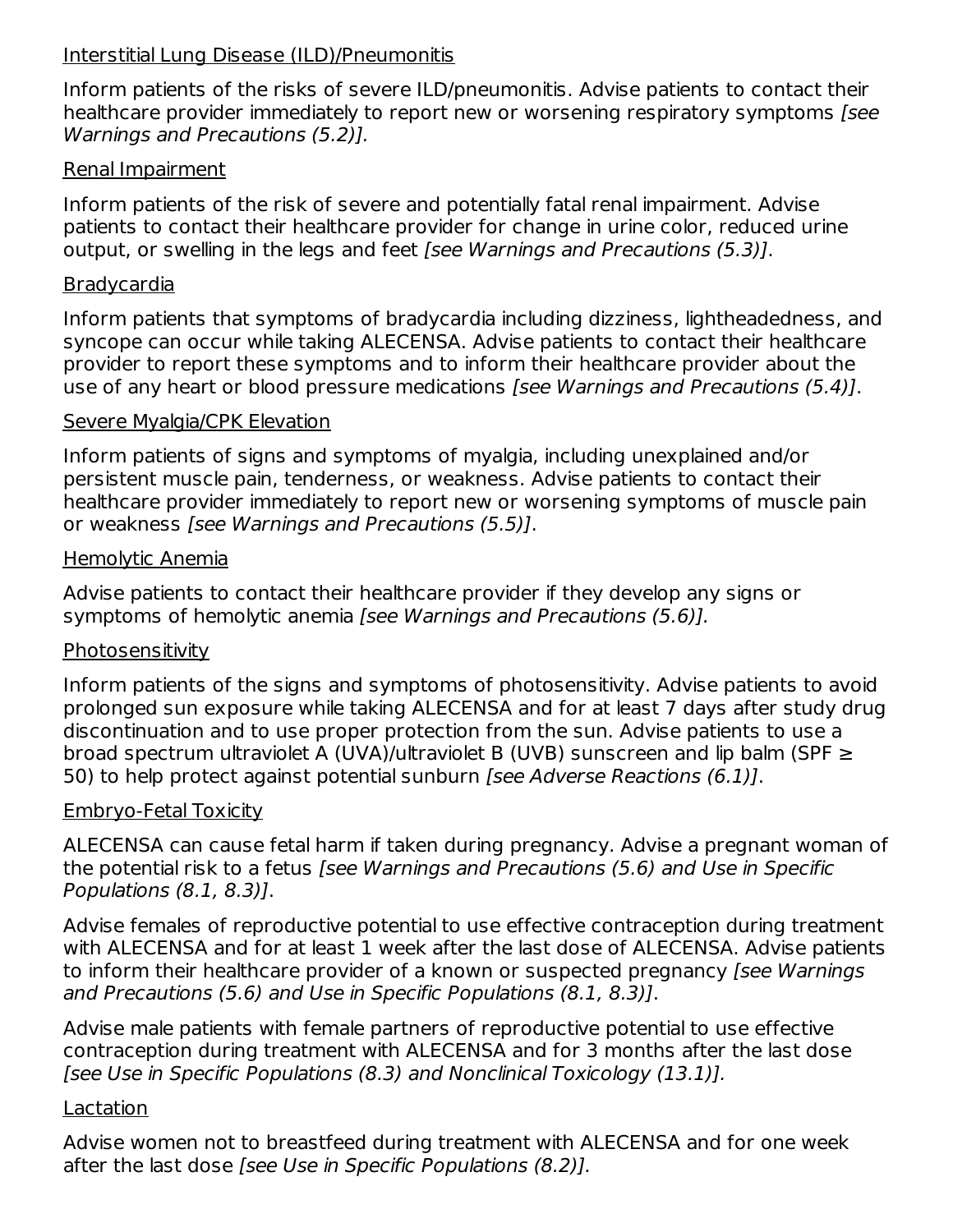#### Administration

Instruct patients to take ALECENSA twice a day. Advise patients to take ALECENSA with food and to swallow ALECENSA capsules whole [see Dosage and Administration (2.2)].

#### Missed Dose

Advise patients that if a dose of ALECENSA is missed or if the patient vomits after taking a dose of ALECENSA, patients should be advised not to take an extra dose, but to take the next dose at the regular time [see Dosage and Administration (2.2)].

Distributed by: **Genentech USA, Inc.** A Member of the Roche Group 1 DNA Way South San Francisco, CA 94080-4990

<code>ALECENSA $^\circledR$ </code> is a registered trademark of Chugai Pharmaceutical Co., Ltd., Tokyo, Japan ©2021 Genentech, Inc. All rights reserved.

#### **PATIENT INFORMATION**

 $\mathsf{ALECENSA}^{\circledR}$  (a-le-sen-sah) (alectinib) capsules

#### **What is the most important information I should know about ALECENSA? ALECENSA may cause serious side effects, including:**

**Liver problems (hepatotoxicity).** ALECENSA may cause liver injury. Your healthcare provider will do blood tests at least every 2 weeks for the first 3 months, and then 1 time each month and as needed during treatment with ALECENSA. **Tell your healthcare provider right away if you get any of the following signs and symptoms:**

 $\circ$  itchy skin

feeling tired

dark urine

- $\circ$  feeling less hungry than usual
- nausea or vomiting
- yellowing of your skin or the whites of your eyes
- pain on the right side of your stomach area
- bleeding or bruising more easily than normal
- **Lung problems.** ALECENSA may cause severe or life-threatening swelling (inflammation) of the lungs during treatment. Symptoms may be similar to those symptoms from lung cancer. Tell your healthcare provider right away if you have any new or worsening symptoms, including trouble breathing, shortness of breath, cough, or fever.
- **Kidney problems.** ALECENSA may cause severe or life-threatening kidney problems. Tell your healthcare provider right away if you have a change in the amount or color of your urine, or if you get new or worsening swelling in your legs or feet.
- **Slow heartbeat (bradycardia).** ALECENSA may cause very slow heartbeats that can be severe. Your healthcare provider will check your heart rate and blood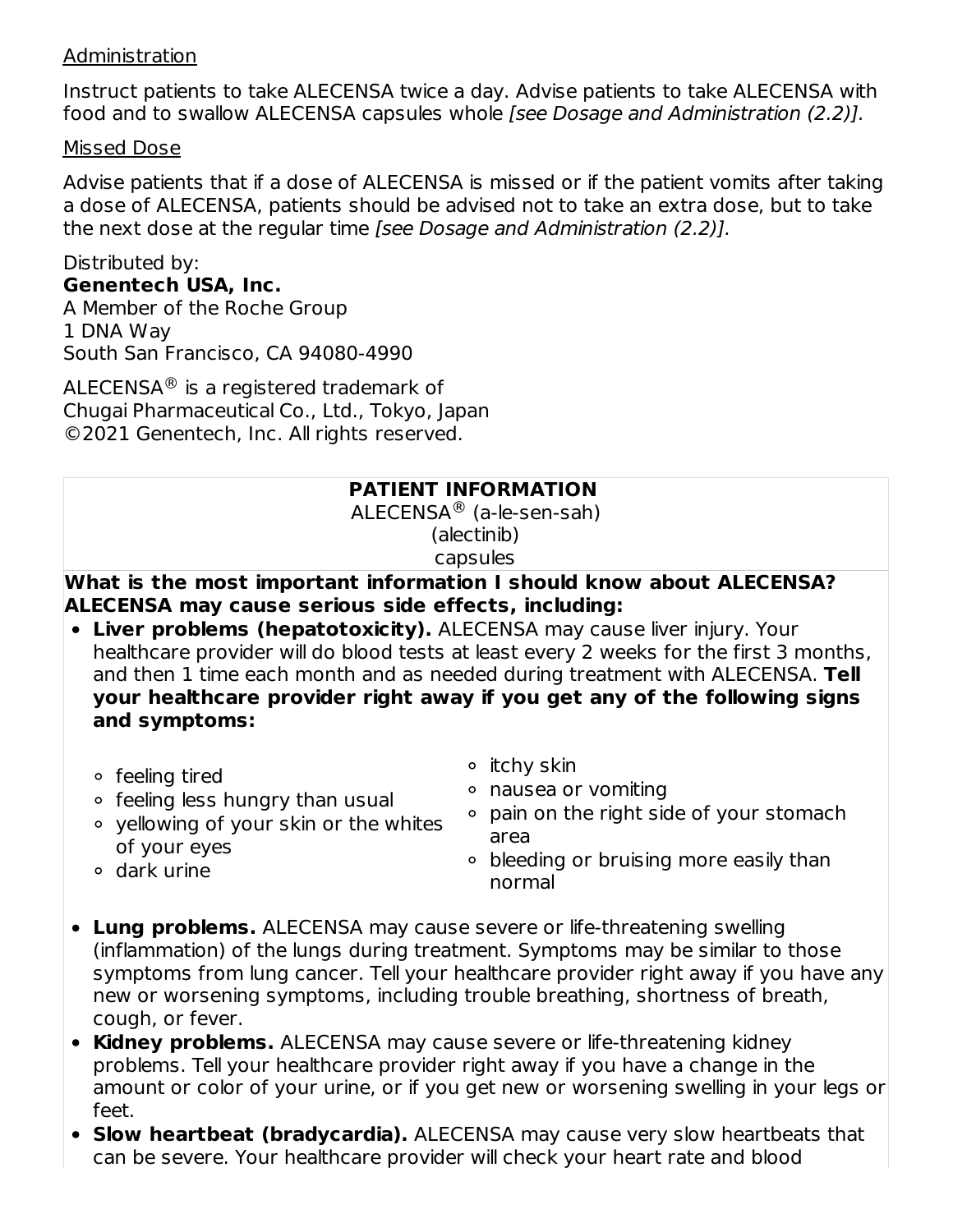pressure during treatment with ALECENSA. Tell your healthcare provider right away if you feel dizzy, lightheaded, or if you faint during treatment with ALECENSA. Tell your healthcare provider if you take any heart or blood pressure medicines.

- **Muscle pain, tenderness, and weakness (myalgia).** Muscle problems are common with ALECENSA and can be severe. Your healthcare provider will do blood tests at least every 2 weeks for the first month and as needed during treatment with ALECENSA. Tell your healthcare provider right away if you get new or worsening signs and symptoms of muscle problems, including unexplained muscle pain or muscle pain that does not go away, tenderness, or weakness.
- **Breakdown of healthy red blood cells earlier than normal (hemolytic anemia).** Hemolytic anemia can happen in some people who take ALECENSA. If this happens, you may not have enough healthy red blood cells. Your healthcare provider may temporarily stop ALECENSA and do blood tests, if needed, to check for this problem. If you develop hemolytic anemia, your healthcare provider may either restart you on ALECENSA at a lower dose when the hemolytic anemia goes away, or may stop your treatment with ALECENSA. Tell your healthcare provider right away if you experience yellow skin (jaundice), weakness or dizziness, or shortness of breath.

#### **See "What are the possible side effects of ALECENSA?" for more information about side effects.**

## **What is ALECENSA?**

ALECENSA is a prescription medicine used to treat people with non-small cell lung cancer (NSCLC):

- that is caused by an abnormal anaplastic lymphoma kinase (ALK) gene, **and**
- that has spread to other parts of your body

## It is not known if ALECENSA is safe and effective in children.

#### **Before you take ALECENSA, tell your healthcare provider about all of your medical conditions, including if you:**

- have liver problems
- have lung or breathing problems
- have a slow heartbeat
- are pregnant or plan to become pregnant. ALECENSA can harm your unborn baby. Tell your healthcare provider right away if you become pregnant during treatment with ALECENSA or think you may be pregnant.
	- **Females** who are able to become pregnant should use effective birth control during treatment with ALECENSA and for 1 week after the final dose of ALECENSA.
	- **Males** who have female partners that are able to become pregnant should use effective birth control during treatment with ALECENSA and for 3 months after the final dose of ALECENSA.
- are breastfeeding or plan to breastfeed. It is not known if ALECENSA passes into your breast milk. Do not breastfeed during treatment with ALECENSA and for 1 week after the final dose of ALECENSA. Talk to your healthcare provider about the best way to feed your baby during this time.

**Tell your healthcare provider about all the medicines you take,** including prescription medicines, over-the-counter medicines, vitamins, or herbal supplements.

## **How should I take ALECENSA?**

Take ALECENSA exactly as your healthcare provider tells you to take it. Do not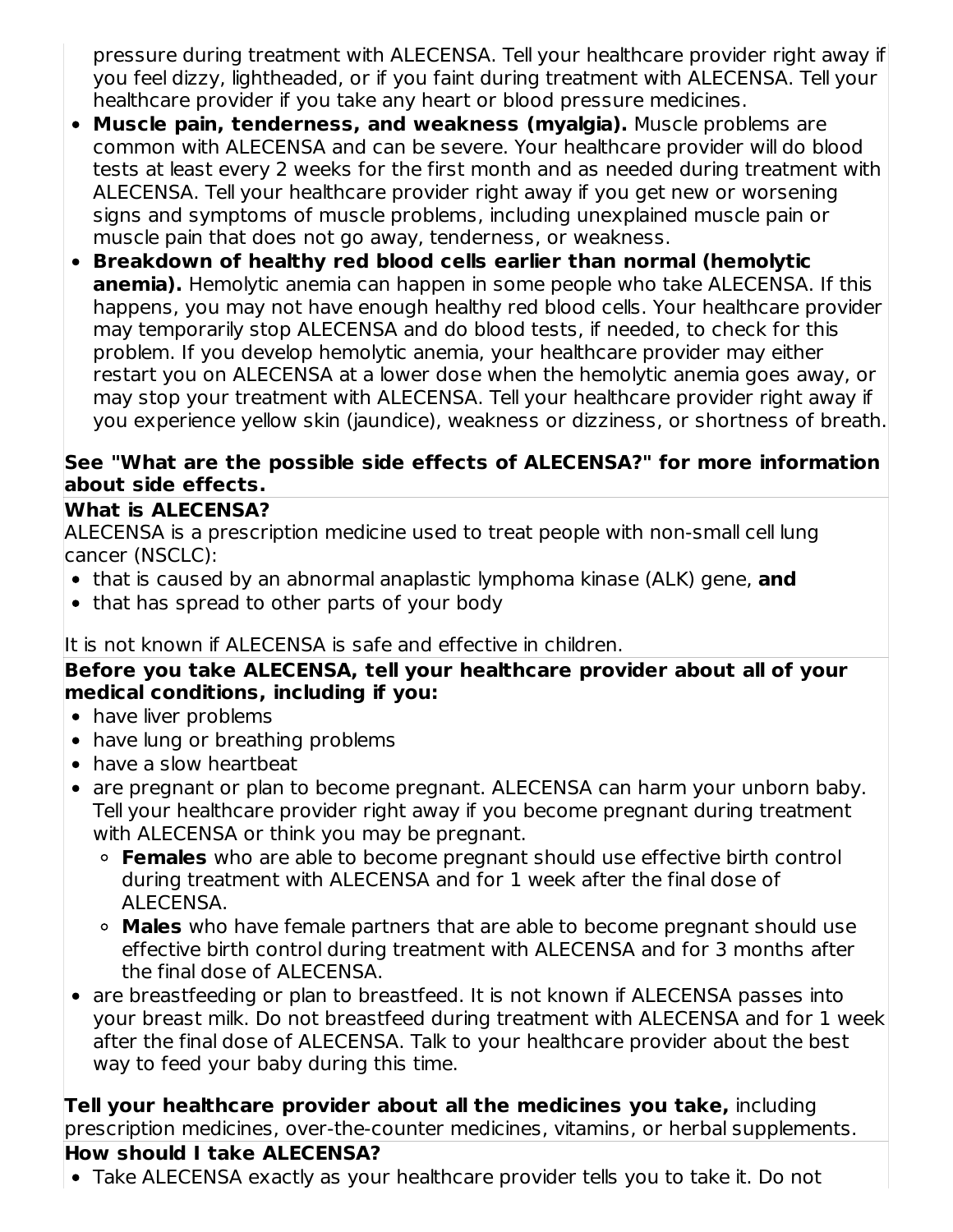change your dose or stop taking ALECENSA unless your healthcare provider tells you to.

- Your healthcare provider may change your dose, temporarily stop, or permanently stop treatment with ALECENSA if you have side effects.
- Take ALECENSA 2 times a day.
- Take ALECENSA with food.
- Swallow ALECENSA capsules whole. Do not open or dissolve the capsule contents.
- If you miss a dose of ALECENSA, do not take the missed dose. Take your next dose at your regular time.
- If you vomit after taking a dose of ALECENSA, do not take an extra dose. Take your next dose at your regular time.

## **What should I avoid while taking ALECENSA?**

Avoid spending time in the sunlight during treatment with ALECENSA and for 7 days after the final dose of ALECENSA. You may burn more easily and get severe sunburns. Use sunscreen and lip balm with an SPF 50 or greater to help protect against sunburn.

#### **What are the possible side effects of ALECENSA? ALECENSA may cause serious side effects, including:**

**See "What is the most important information I should know about ALECENSA?"**

## **The most common side effects of ALECENSA include:**

- tiredness
- constipation
- swelling in your hands, feet, ankles, face and eyelids
- muscle pain, tenderness, and weakness (myalgia). See **"What is the most important information I should know about ALECENSA?**"
- anemia

These are not all of the possible side effects of ALECENSA. For more information, ask your healthcare provider or pharmacist.

Call your doctor for medical advice about side effects. You may report side effects to FDA at 1-800-FDA-1088.

## **How should I store ALECENSA?**

- Do not store ALECENSA at temperatures above 86°F (30°C).
- Store ALECENSA capsules in the original container.
- Keep ALECENSA capsules dry and away from light.

## **Keep ALECENSA and all medicines out of the reach of children.**

## **General information about the safe and effective use of ALECENSA.**

Medicines are sometimes prescribed for purposes other than those listed in a Patient Information leaflet. Do not use ALECENSA for a condition for which it was not prescribed. Do not give ALECENSA to other people, even if they have the same symptoms that you have. It may harm them. You can ask your healthcare provider or pharmacist for information about ALECENSA that is written for health professionals.

## **What are the ingredients in ALECENSA?**

Active ingredient: alectinib

Inactive ingredients: lactose monohydrate, hydroxypropylcellulose, sodium lauryl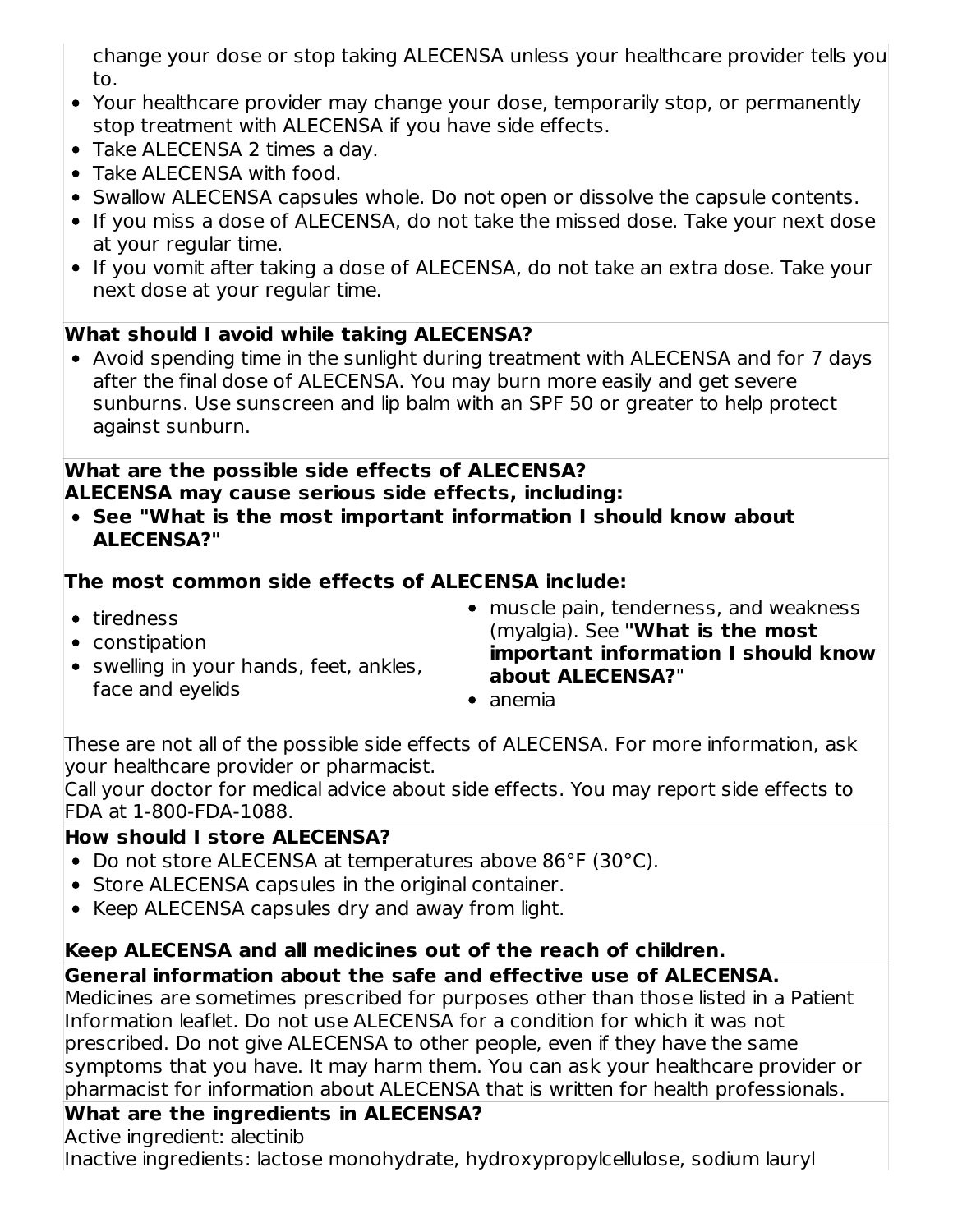sulfate, magnesium stearate and carboxymethylcellulose calcium. Capsule shell contains: hypromellose, carrageenan, potassium chloride, titanium dioxide, corn starch, and carnauba wax. Printing ink contains: red iron oxide (E172), yellow iron oxide (E172), FD&C Blue No. 2 aluminum lake (E132), carnauba wax, white shellac, and glyceryl monooleate.

Distributed by: Genentech, Inc., A Member of the Roche Group, 1 DNA Way, South San Francisco, CA 94080-4990

<code>ALECENSA $^\circledR$ </code> is a registered trademark of Chugai Pharmaceutical Co., Ltd., Tokyo, Japan ©2021 Genentech, Inc.

For more information, go to www.ALECENSA.com or call 1-800-253-2367.

This Patient Information has been approved by the U.S. Food and Drug Administration. Revised: 09/2021

Representative sample of labeling (see the HOW SUPPLIED section for complete listing):

## **PRINCIPAL DISPLAY PANEL - 240 Capsule Bottle Carton**

NDC 50242-130-01

#### **Alecensa** ®

(alectinib) capsules

#### **150 mg**

Each capsule contains 150 mg of alectinib (equivalent to 161.33 mg alectinib HCl).

**Rx only**

240 capsules **Genentech**

10166066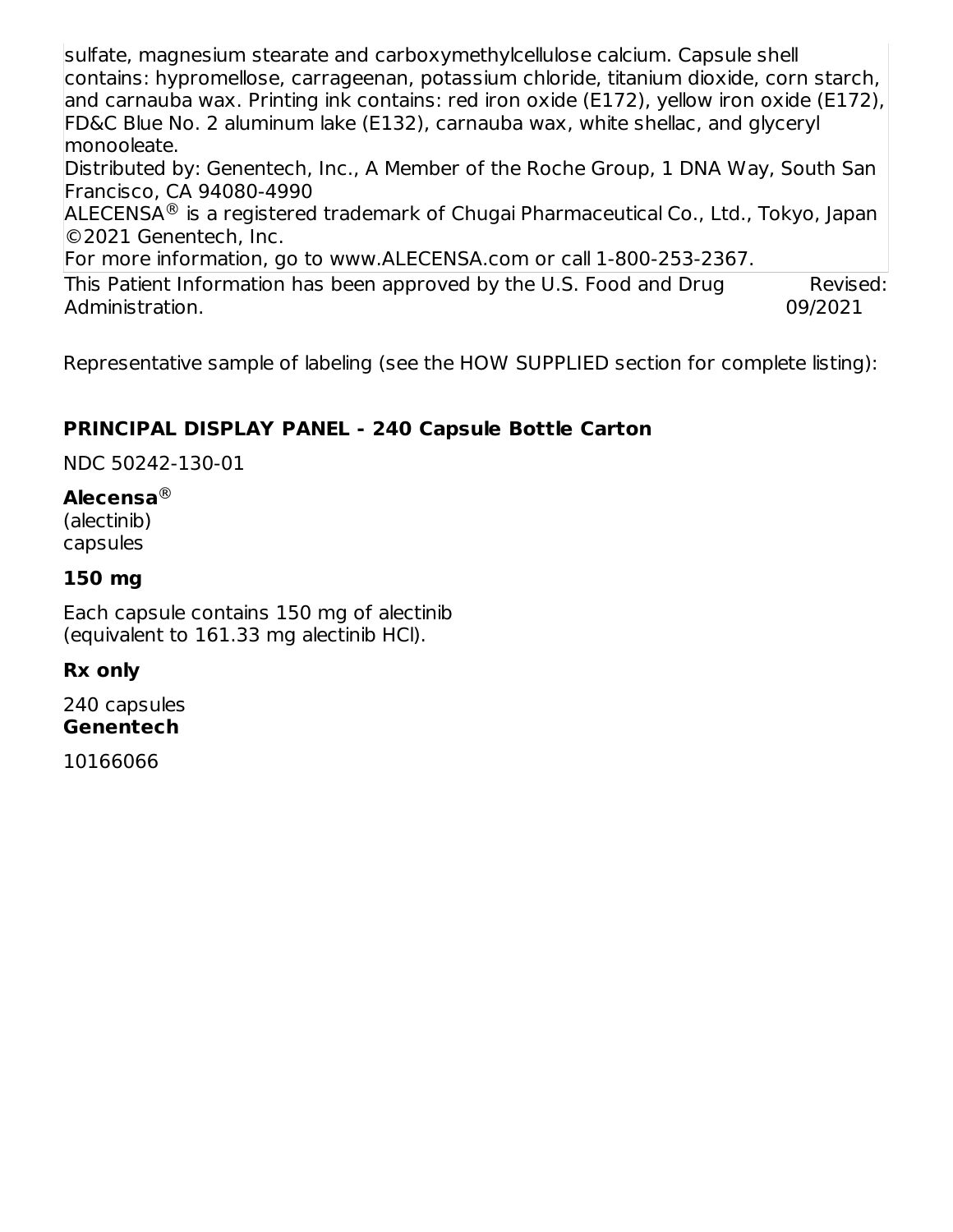## NDC 50242-130-01 Alecensa® (alectinib) capsules

# **150 mg**

Each capsule contains 150 mg of alectinib (equivalent to 161.33 mg alectinib HCl).





**ALECENSA** alectinib hydrochloride capsule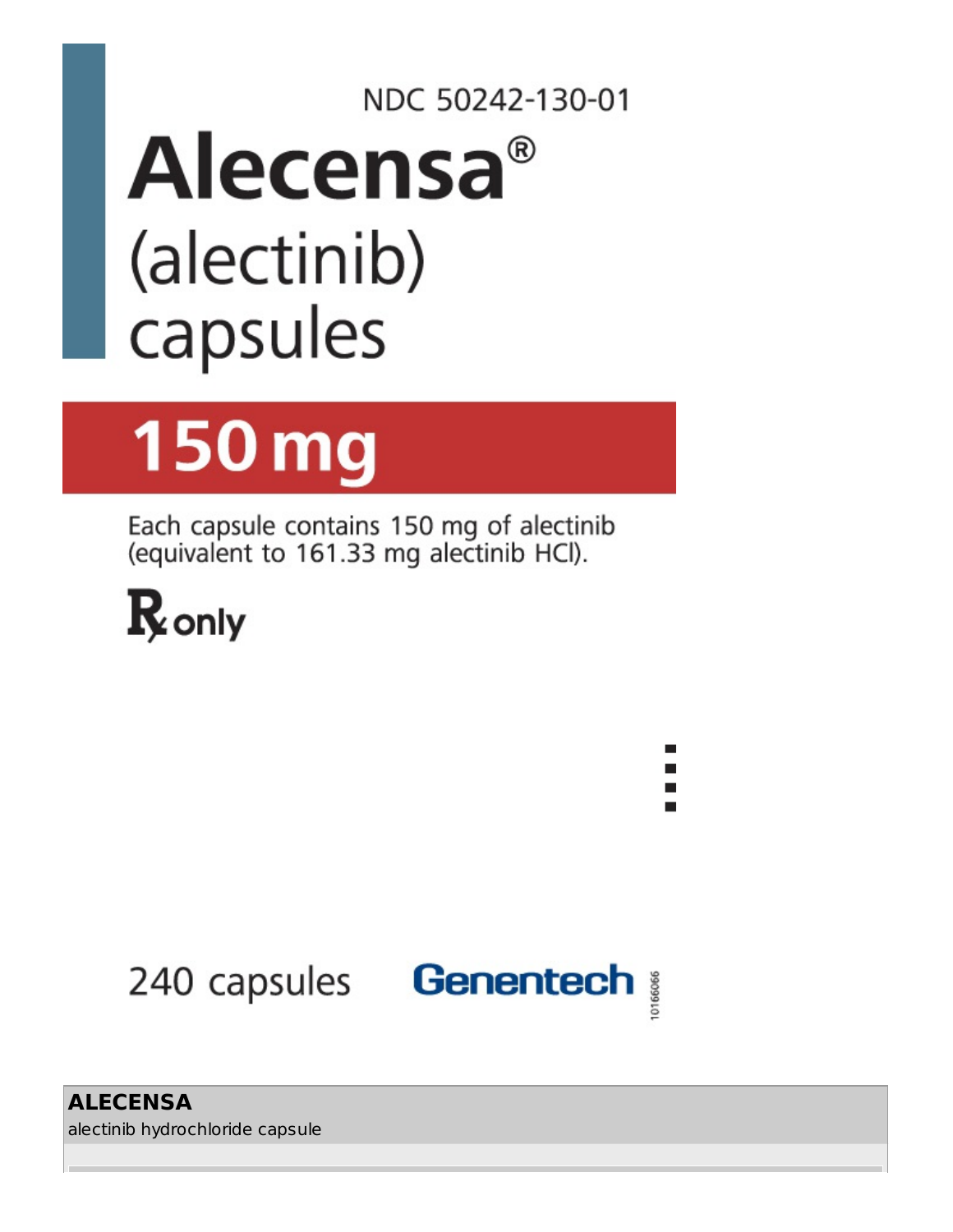|                                                                                | <b>Product Information</b>                               |                            |                                                                       |                                                                          |                           |                                       |  |                                     |
|--------------------------------------------------------------------------------|----------------------------------------------------------|----------------------------|-----------------------------------------------------------------------|--------------------------------------------------------------------------|---------------------------|---------------------------------------|--|-------------------------------------|
|                                                                                | <b>Product Type</b>                                      |                            |                                                                       | HUMAN PRESCRIPTION DRUG                                                  | <b>Item Code (Source)</b> |                                       |  | NDC:50242-130                       |
|                                                                                | <b>Route of Administration</b>                           |                            | ORAL                                                                  |                                                                          |                           |                                       |  |                                     |
|                                                                                |                                                          |                            |                                                                       |                                                                          |                           |                                       |  |                                     |
|                                                                                |                                                          |                            |                                                                       |                                                                          |                           |                                       |  |                                     |
|                                                                                | <b>Active Ingredient/Active Moiety</b>                   |                            |                                                                       |                                                                          |                           |                                       |  |                                     |
|                                                                                |                                                          |                            | <b>Ingredient Name</b>                                                |                                                                          |                           | <b>Basis of Strength Strength</b>     |  |                                     |
|                                                                                |                                                          |                            |                                                                       | ALECTINIB HYDROCHLORIDE (UNII: P9YY73LO6J) (ALECTINIB - UNII:LIJ4CT1Z3Y) |                           | <b>ALECTINIB</b>                      |  | 150 mg                              |
|                                                                                |                                                          |                            |                                                                       |                                                                          |                           |                                       |  |                                     |
|                                                                                | <b>Inactive Ingredients</b>                              |                            |                                                                       |                                                                          |                           |                                       |  |                                     |
|                                                                                |                                                          |                            |                                                                       | <b>Ingredient Name</b>                                                   |                           |                                       |  | <b>Strength</b>                     |
|                                                                                | LACTOSE MONOHYDRATE (UNII: EWQ57Q8I5X)                   |                            |                                                                       |                                                                          |                           |                                       |  |                                     |
|                                                                                |                                                          |                            |                                                                       | HYDROXYPROPYL CELLULOSE (1600000 WAMW) (UNII: RFW2ET671P)                |                           |                                       |  |                                     |
|                                                                                | <b>SODIUM LAURYL SULFATE (UNII: 368GB5141J)</b>          |                            |                                                                       |                                                                          |                           |                                       |  |                                     |
|                                                                                | <b>CARBOXYMETHYLCELLULOSE CALCIUM (UNII: UTY7PDF93L)</b> |                            |                                                                       |                                                                          |                           |                                       |  |                                     |
|                                                                                | <b>MAGNESIUM STEARATE (UNII: 70097M6I30)</b>             |                            |                                                                       |                                                                          |                           |                                       |  |                                     |
|                                                                                | <b>CARRAGEENAN (UNII: 5C69YCD2YJ)</b>                    |                            |                                                                       |                                                                          |                           |                                       |  |                                     |
|                                                                                | POTASSIUM CHLORIDE (UNII: 660YQ98I10)                    |                            |                                                                       |                                                                          |                           |                                       |  |                                     |
|                                                                                | TITANIUM DIOXIDE (UNII: 15FIX9V2JP)                      |                            |                                                                       |                                                                          |                           |                                       |  |                                     |
|                                                                                | <b>CARNAUBA WAX (UNII: R12CBM0EIZ)</b>                   |                            |                                                                       |                                                                          |                           |                                       |  |                                     |
|                                                                                | STARCH, CORN (UNII: O8232NY3SJ)                          |                            |                                                                       |                                                                          |                           |                                       |  |                                     |
|                                                                                | HYPROMELLOSE, UNSPECIFIED (UNII: 3NXW29V3WO)             |                            |                                                                       |                                                                          |                           |                                       |  |                                     |
|                                                                                | <b>FERRIC OXIDE RED (UNII: 1K09F3G675)</b>               |                            |                                                                       |                                                                          |                           |                                       |  |                                     |
|                                                                                | <b>FERRIC OXIDE YELLOW (UNII: EX43802MRT)</b>            |                            |                                                                       |                                                                          |                           |                                       |  |                                     |
|                                                                                | FD&C BLUE NO. 2 (UNII: L06K8R7DQK)                       |                            |                                                                       |                                                                          |                           |                                       |  |                                     |
| <b>SHELLAC (UNII: 46N107B71O)</b><br><b>GLYCERYL OLEATE (UNII: 4PC054V79P)</b> |                                                          |                            |                                                                       |                                                                          |                           |                                       |  |                                     |
|                                                                                |                                                          |                            |                                                                       |                                                                          |                           |                                       |  |                                     |
|                                                                                |                                                          |                            |                                                                       |                                                                          |                           |                                       |  |                                     |
| <b>Product Characteristics</b>                                                 |                                                          |                            |                                                                       |                                                                          |                           |                                       |  |                                     |
|                                                                                | Color                                                    | <b>WHITE</b>               |                                                                       | <b>Score</b>                                                             |                           | no score                              |  |                                     |
|                                                                                | <b>Shape</b>                                             | <b>CAPSULE</b>             |                                                                       | <b>Size</b>                                                              |                           | 19 <sub>mm</sub>                      |  |                                     |
|                                                                                | Flavor                                                   |                            |                                                                       | <b>Imprint Code</b>                                                      |                           | ALE;150; mg                           |  |                                     |
|                                                                                | <b>Contains</b>                                          |                            |                                                                       |                                                                          |                           |                                       |  |                                     |
|                                                                                |                                                          |                            |                                                                       |                                                                          |                           |                                       |  |                                     |
|                                                                                |                                                          |                            |                                                                       |                                                                          |                           |                                       |  |                                     |
| <b>Packaging</b>                                                               |                                                          |                            |                                                                       |                                                                          |                           |                                       |  |                                     |
| #                                                                              | <b>Item Code</b>                                         |                            | <b>Package Description</b>                                            |                                                                          |                           | <b>Marketing Start</b><br><b>Date</b> |  | <b>Marketing End</b><br><b>Date</b> |
| $\mathbf{1}$                                                                   | NDC:50242-<br>130-01                                     | 1 in 1 CARTON              |                                                                       |                                                                          | 12/11/2015                |                                       |  |                                     |
| 1                                                                              |                                                          |                            | 240 in 1 BOTTLE, PLASTIC; Type 0: Not a<br><b>Combination Product</b> |                                                                          |                           |                                       |  |                                     |
| $\overline{\mathbf{2}}$                                                        | NDC:50242-<br>130-86                                     | 1 in 1 CARTON              | 10/10/2017                                                            |                                                                          |                           |                                       |  |                                     |
| 2                                                                              |                                                          | <b>Combination Product</b> | 240 in 1 BOTTLE, PLASTIC; Type 0: Not a                               |                                                                          |                           |                                       |  |                                     |
|                                                                                |                                                          |                            |                                                                       |                                                                          |                           |                                       |  |                                     |